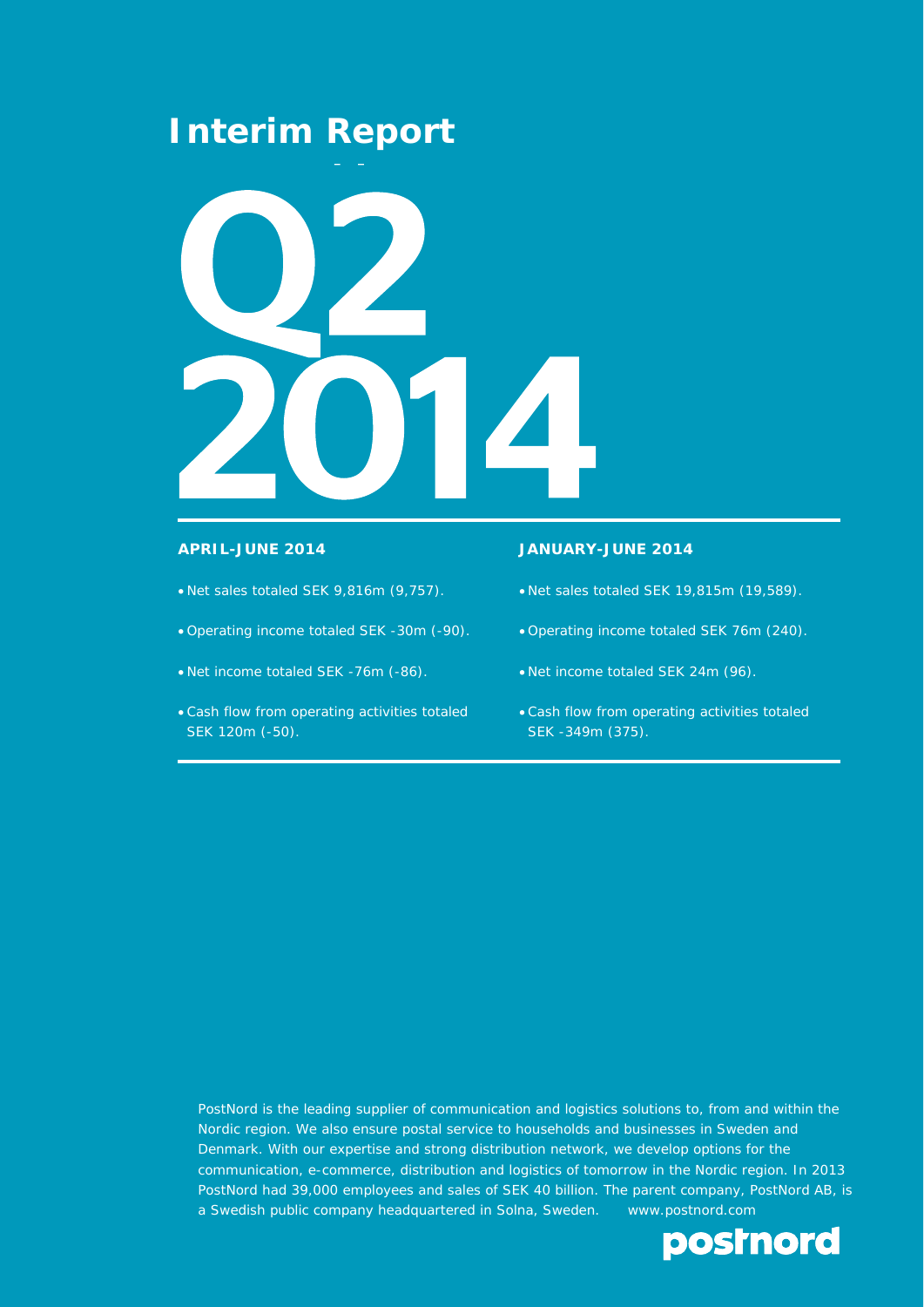## **FINANCIAL OVERVIEW AND KEY RATIOS**

|                                      |         | Apr-Jun Apr-Jun |        | Excl. <sup>1</sup> | Jan-Jun Jan-Jun |            |            | Excl. <sup>1</sup> | Jan-Dec    |
|--------------------------------------|---------|-----------------|--------|--------------------|-----------------|------------|------------|--------------------|------------|
| SEKm, unless otherwise specified     | 2014    | $2013^{2}$      | Δ      | Δ                  | 2014            | $2013^{2}$ | Δ          | Δ                  | $2013^{2}$ |
| <b>INCOME ITEMS</b>                  |         |                 |        |                    |                 |            |            |                    |            |
| Net sales                            | 9816    | 9 7 5 7         | 1%     | $-2%$              | 19 815          | 19 589     | 1%         | $-2%$              | 39 533     |
| Operating expenses                   | $-9929$ | $-9913$         | 0%     | $-3%$              | $-19889$        | $-19464$   | 2%         | $-1%$              | $-39114$   |
| Operating profit (EBIT)              | $-30$   | $-90$           | 67%    | 79%                | 76              | 240        | $-68%$     | $-59%$             | 662        |
| Operating profit (EBITDA)            | 386     | 312             | 24%    | 27%                | 910             | 1 0 4 7    | $-13%$     | $-12%$             | 2 3 1 0    |
| Profit before tax                    | $-62$   | $-119$          | 48%    |                    | 23              | 154        | $-85%$     |                    | 454        |
| Net profit                           | $-76$   | -86             | 12%    |                    | 24              | 96         | $-75%$     |                    | 306        |
| <b>CASH FLOWS</b>                    |         |                 |        |                    |                 |            |            |                    |            |
| Cash flows from operating activities | 120     | $-50$           | 340%   |                    | $-349$          |            | 375 - 193% |                    | 1657       |
| <b>FINANCIAL POSITION</b>            |         |                 |        |                    |                 |            |            |                    |            |
| Financial preparedness               | 3 0 7 4 | 4 1 7 0         | $-26%$ |                    | 3 0 7 4         | 4 1 7 0    | $-26%$     |                    | 3 9 6 8    |
| Net debt                             | 2 9 2 6 | 3 6 9 4         | $-21%$ |                    | 2 9 2 6         | 3 6 9 4    | $-21%$     |                    | 1 6 2 1    |
| <b>KEY RATIOS</b>                    |         |                 |        |                    |                 |            |            |                    |            |
| Earnings per share, SEK              | $-0,04$ | $-0.04$         | 0%     |                    | 0,01            | 0,05       | $-80%$     |                    | 0, 15      |
|                                      |         |                 |        |                    |                 | 1.2%       |            |                    |            |
| Operating margin (EBIT)              | $-0.3%$ | $-0.9%$         |        |                    | 0.4%            |            |            |                    | 1.7%       |
| Operating margin (EBITDA)            | 3,9%    | 3,2%            |        |                    | 4,6%            | 5,3%       |            |                    | 5.8%       |
| Net debt/EBITDA, times               | 1,4     | 1,5             |        |                    | 1,4             | 1,5        |            |                    | 0,7        |
| Net debt ratio                       | 33%     | 48%             |        |                    | 33%             | 48%        |            |                    | 15%        |
| Return on operating capital          | 4,3%    | 5.0%            |        |                    | 4,3%            | 5.0%       |            |                    | 6,0%       |
| Average number of employees          | 38 130  | 39 419          | $-3%$  |                    | 37 921          | 38 970     | $-3%$      |                    | 39 305     |

1) Change excluding acquisitions/divestments and currency.

2) Restated due to adjusted report from subsidiary.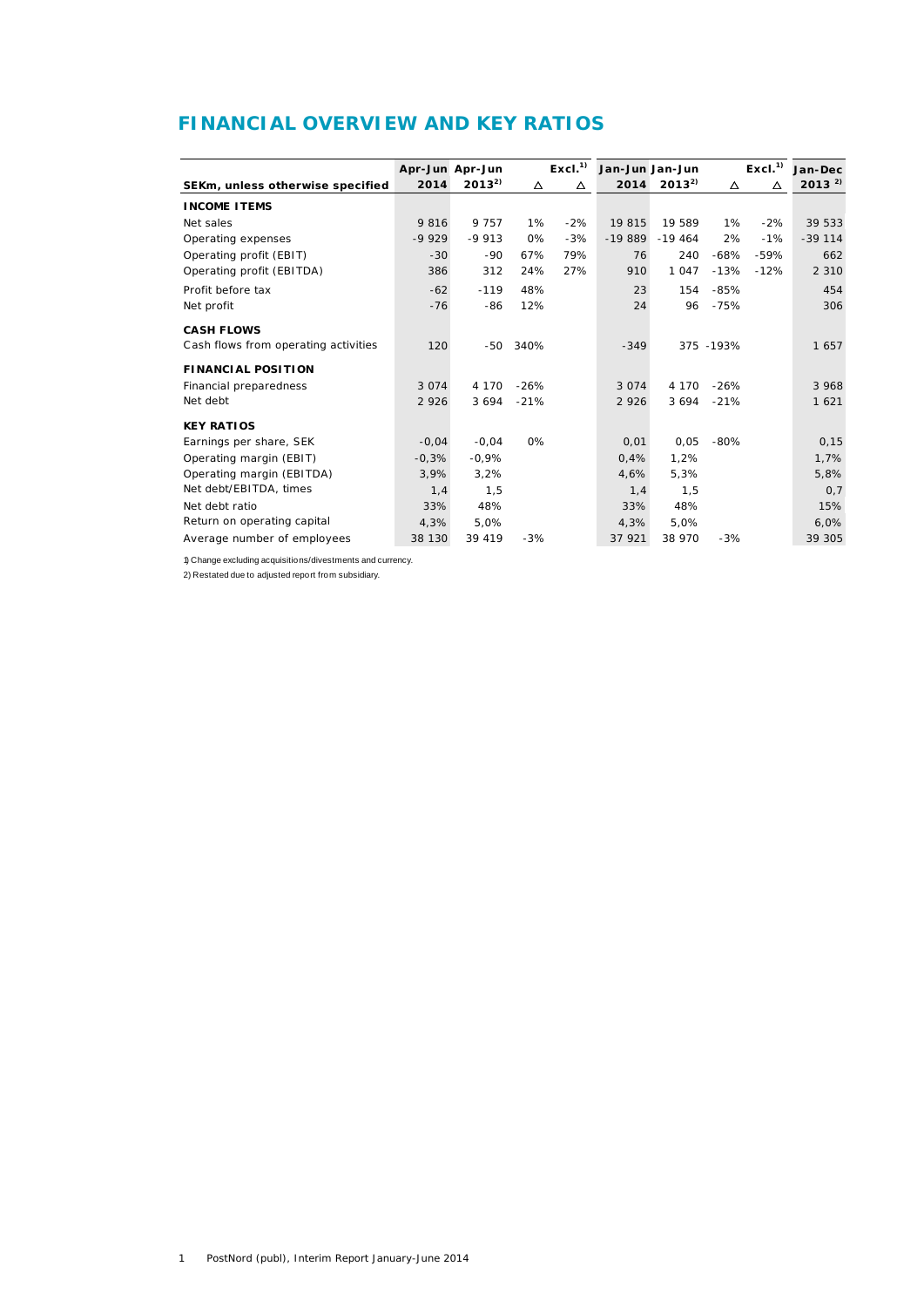### **CEO COMMENTS**

### **CONTINUED FOCUS ON CUSTOMIZED SOLUTIONS AND COST EFFICIENCY**

PostNord reported a moderate year-on-year improvement in operating income in the quarter, while still posting a minor loss mainly due to restructuring costs. PostNord's markets are still experiencing sharp reductions in mail volumes and continued heavy competition within the logistics business.

On April  $1<sup>st</sup>$ , PostNord implemented a new organizational structure. The change process is progressing well including efficiency improvements and cost savings as well as development of customized end-to-end solutions, primarily within the logistics business.

Net sales totaled SEK 9,816m, a year-on-year increase of 1%. The increase was mainly due to acquisitions within the logistics business. The mail market continued to decline due to the competition from the digitization. Total mail volumes for the Group declined by 3% year-on-year: 10% in Denmark and 1% in Sweden. Mail volumes were positively impacted during the quarter by mailings related to the EU election in May. Corresponding mail volumes for the first six months declined by 5% in total, of which 11% in Denmark and 3% in Sweden.

Group operating income totaled SEK -30m (-90) during the second quarter. The result is explained by the dramatic drop in mail volumes and continued heavy competition within the logistics business, as well as to restructuring costs. Cost savings from the reorganization during the spring will have full impact at the beginning of the second half 2014. Cash flow from operating activities totaled SEK 120m (-50) and was positively impacted by improved working capital.

Profitability remains at an unsatisfactory level, and additional cost savings are required to improve earnings and create greater financial value. To succeed in this, it is essential to adapt postal-specific regulations to changes in customer demand. We welcomed the new Postal Act in Denmark, enacted early this year, and we are engaged in an active dialogue in Sweden to achieve the necessary adaptations to Swedish postal regulations that will ensure the ability to maintain good universal postal service in the long term under reasonable economic conditions, despite continued reductions in mail volumes. This is also essential for the achievement of our ambitious environmental goals.

Our new organizational structure provides the basis for integrated production activities in each country, which will improve our customized range of services offerings. Together with the improved brand structure, focused on one common brand, we are increasing clarity towards our customers positioning PostNord as a leading Nordic logistics operator with a geographically competitive end-to-end offer.

*Håkan Ericsson President & CEO*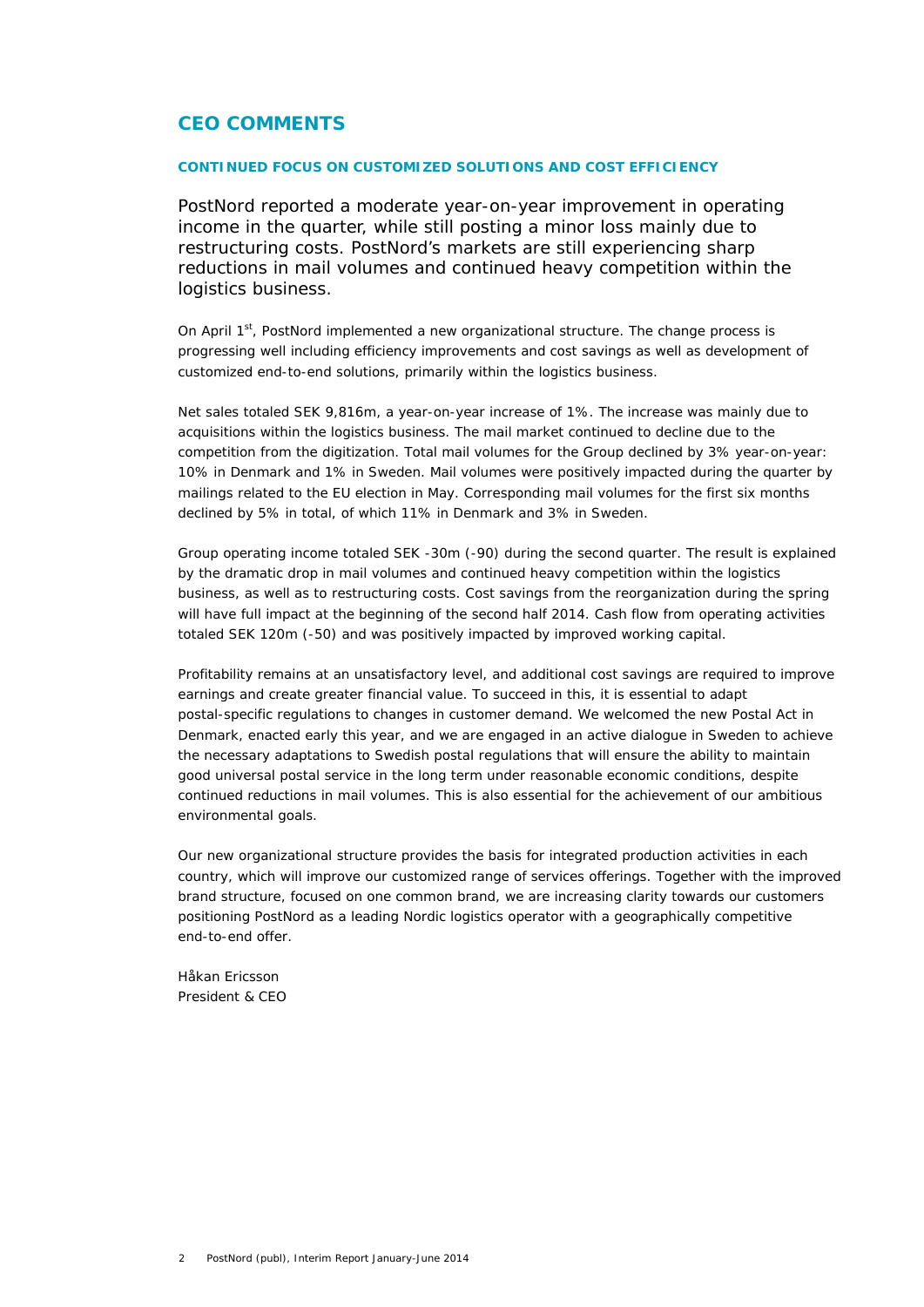### **APRIL-JUNE HIGHLIGHTS**

### PostNord's 2014 Annual General Meeting

PostNord's AGM was held on April 23, 2014 at Group headquarters in Solna, near Stockholm. The AGM adopted the Group and parent company income statements and balance sheets, approved the Board's proposal to distribute SEK 128.8m (103) to the owners, and the Board of Directors and the President & CEO were discharged from liability for financial year 2013. The AGM also approved guidelines for compensation for executives and set compensation levels for Board members and auditors.

Jens Moberg was re-elected as Chairman of the Board. The AGM re-elected Board members Mats Abrahamsson, Gunnel Duveblad, Christian Ellegard, Sisse Fjelsted Rasmussen, Torben Janholt and Anitra Steen. Magnus Skåninger was elected as new Board member. Auditing firm KPMG AB was re-elected as auditor for the period through the close of the 2015 annual general meeting, with certified public accountant Helene Willberg as auditor in charge.

The AGM also adopted new financial targets for PostNord:

- ‐ Capital structure target: Net debt ratio of 10-50%
- ‐ Profitability target: Return on operating capital of 10.5%
- ‐ Dividend policy: Dividend of 40-60% of net profit, with 50% as the norm

The financial targets are long-range and evaluated over a three-to five-year period. Changes in market conditions or the company's operations may lead to a revision of the targets.

#### Gunilla Berg new CFO at PostNord

On May  $12^{th}$  PostNord announced the appointment of Gunilla Berg as new CFO. She comes most recently from the Teracom Group where she has served as Executive Vice President and CFO. Gunilla Berg, born in 1960, holds an MBA degree from the Stockholm School of Economics. Her previous positions include Executive Vice President and CFO at SAS and KF (Swedish Cooperative Union). She currently holds directorships at Alfa Laval and Vattenfall. Gunilla Berg will take over as CFO in September, succeeding Henrik Rättzén.

### PostNord issues bonds of SEK 550m

PostNord carried out a bond issue, with a settlement date of April  $1<sup>st</sup>$ , totaling SEK 550m. The 5-year bond loan carries a floating coupon rate of three months STIBOR + 85 basis points. The bonds were issued under the Medium Term Note program and are listed on NASDAQ OMX Stockholm.

#### PostNord refinances credit facility of SEK 2 billion

PostNord signed a SEK 2 billion three-year Multicurrency Revolving Credit Facility for business financing, replacing the current credit facility which matures in 2016.

### **SUBSEQUENT EVENTS**

### 2014 Extraordinary General Meeting

At an Extraordinary General Meeting held on August 25, 2014, the EGM resolved to merge PostNord Logistics AB and Posten Meddelande AB and, in conjunction therewith, to change the name of the merged company to PostNord Sverige AB. The merger will be carried out through the absorption of PostNord Logistics AB by Posten Meddelande. The merger is expected to be implemented by January 1, 2015.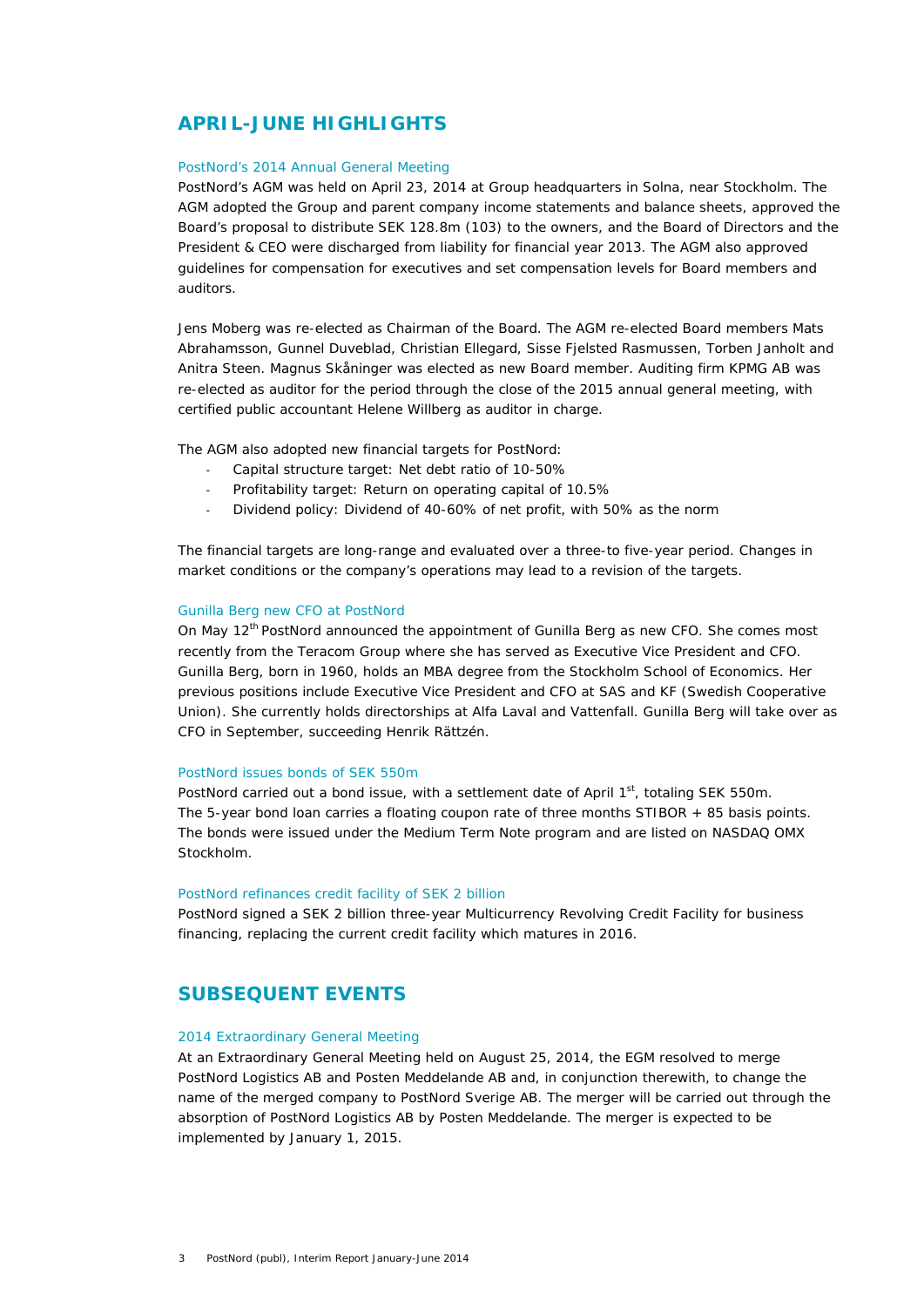### **POSTNORD GROUP INCOME**



#### April-June

PostNord's net sales increased 1% year-on-year during the second quarter of 2014, mainly due to acquisitions. Excluding acquisitions and exchange rate effects, net sales decreased 2%. The markets remain characterized by heavy competition in the logistics industry and by reduced mail volumes. Mail volumes declined by a total of 3% during the quarter: 10% in Denmark and 1% in Sweden. Mail volumes were positively impacted by mailings related to the EU election. Despite heavy competition in the logistics market, e-commerce continues to generate increased demand for the distribution of goods via mail and parcel post. The Group's parcel volumes increased 5%, with e-commerce-related B2C parcels volumes up 12%.

The Group's year-on-year reported expenses were stable during the quarter. Excluding acquisitions, exchange rate effects and restructuring costs, expenses were reduced by 2% primarily due to personnel streamlining efforts. Restructuring costs totaled SEK 101m (225), of which SEK 43m (169) is attributable to net additional provisions made.

Group operating income totaled SEK -30m (-90) during the quarter and the operating margin was -0.3 (-0.9) %.

Year-on-year net financial items totaled SEK -32m (-29) during the quarter. Net financial items were positively impacted by lower pension-related interest expense, and negatively impacted by exchange rate effects and lower interest income resulting from a lesser amount of cash and cash equivalents.

The quarter's tax expense was SEK -14m (33). Net profit totaled SEK -76m (-86).

#### January-June

PostNord's net sales increased 1% during the first six months of 2014. Excluding acquisitions and exchange rate effects, net sales decreased 2%. Mail volumes declined a total of 5%: 11% in Denmark and 3% in Sweden. Group parcel volumes increased 6%, with e-commerce-related B2C parcel volumes up 13%.

Total expenses increased 2% during the first six months of the year. Excluding acquisitions, exchange rate effects and restructuring costs, expenses declined 1%, primarily due to personnel streamlining. Restructuring costs totaled SEK 368m (348), of which SEK 255m (238) is attributable to net additional provisions made.

Group operating income totaled SEK 76m (240) during the first six months of the year and the operating margin was 0.4 (1.2) %.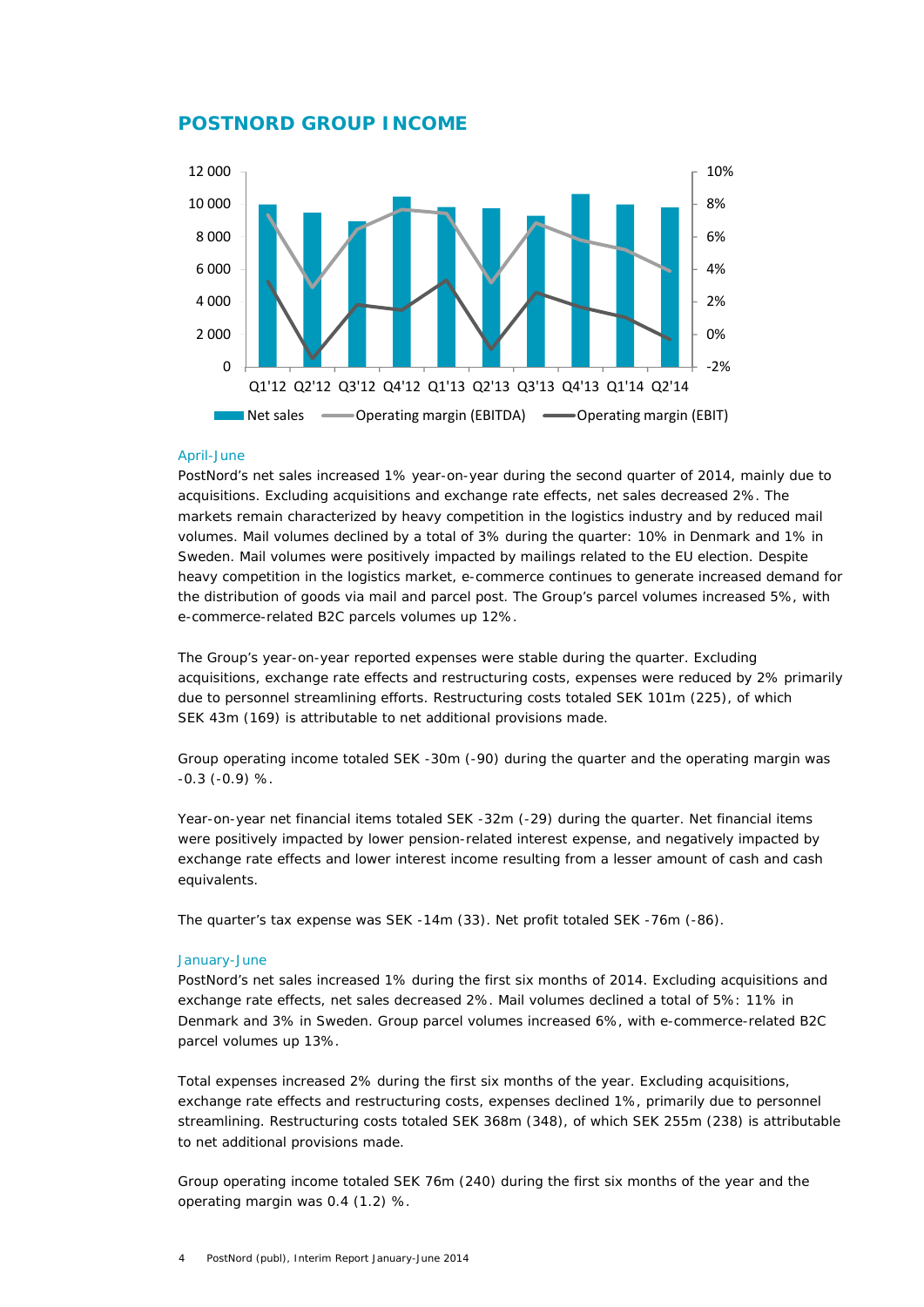Net financial items totaled SEK -53m (-86) during the first six months of the year and were positively impacted by lower pension- and finance leasing-related interest expense.

Tax expense was SEK 1m (-58). Net profit totaled SEK 24m (96).

### **FINANCIAL POSITION AS OF JUNE 30, 2014**

The Group's net equity decreased by SEK 487m to SEK 8,797m, compared with SEK 9,284m as of March 31, 2014. The decrease is primarily attributable to net pension liability revaluation effects of SEK -399m, dividend distributions to parent company owners totaling SEK -129m and a net loss of SEK -76m, but was positively impacted by a SEK 116m change in deferred tax assets as well as foreign currency translation effects of SEK 52m.

Net debt

|                                      | <b>Jun 30</b> | Sep 30   | <b>Dec 31</b> | <b>Mar 31</b> | <b>Jun 30</b> |
|--------------------------------------|---------------|----------|---------------|---------------|---------------|
| <b>SEKm</b>                          | 2013          | 2013     | 2013          | 2014          | 2014          |
| Financial receivables                | 1.195         | 1,290    | 1.199         | 1,225         | 1,286         |
| Current interest-bearing receivables |               | 0        | 163           | 242           | 286           |
| Cash and cash equivalents            | 2.170         | 1,286    | 1.981         | 993           | 1,074         |
| Interest-bearing debt                | $-4.593$      | $-4.543$ | $-4.592$      | $-4.555$      | $-5.134$      |
| Pension provisions <sup>1)</sup>     | $-2.467$      | $-753$   | $-375$        | $-33$         | $-438$        |
| Net debt                             | $-3.694$      | $-2,720$ | $-1.624$      | $-2,128$      | $-2,926$      |

1) Includes assets under management.

Group net debt totaled SEK 2,926m on June 30, 2014, compared with SEK 2,128m on March 31, 2014. The main reason for the increase is a revaluation of pension liabilities due to a lower discount rate. The definition of "net debt" was changed as of 2014 in conjunction with the adoption of new financial targets at the 2014 AGM, after which figures for 2013 were restated. See also the "Definitions" note.

The net debt ratio (net debt/equity) improved to 33%, compared with 23% as of March 31, 2014. The net debt ratio is within the range (10-50%) defined in the new financial targets. The net debt/EBITDA ratio (rolling 12-month) was 1.4.

Financial preparedness totaled SEK 3,074m, compared with SEK 2,993m as of March 31, 2014. Financial preparedness consisted of cash and cash equivalents of SEK 1,074m and unutilized committed credit of SEK 2,000m with maturity 2017 (which replaced during the quarter the previous credit facility with maturity 2016). Cash flow for the quarter had a positive impact on cash and cash equivalents, primarily due to improved working capital. As of June 30, 2014 PostNord had SEK 793m in outstanding interest-bearing debt maturing within 12 months.

The capital efficiency program proceeds according to plan, mainly including adjusting fixed capital to market conditions and improving working capital in accordance with Group strategy.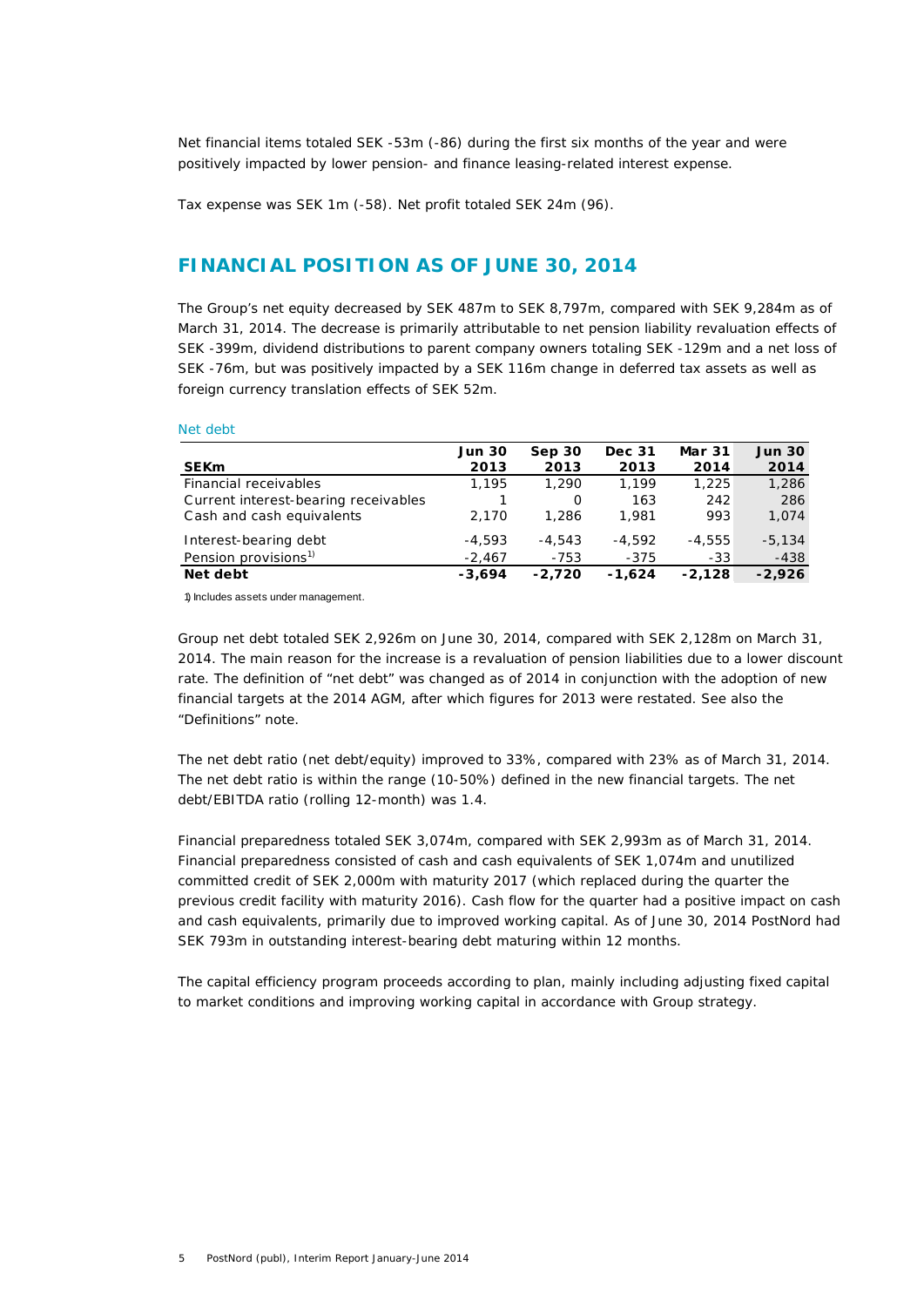### **CASH FLOW**

#### April-June

Cash flow from operating activities totaled SEK 120m (-50). The year-over-year increase was mainly attributable to improved operating income and lower accounts receivable. Cash flow was negatively impacted by utilized restructuring-related provisions totaling SEK 138m, of which SEK 125m was related to personnel.

Cash flow from investing activities totaled SEK -467m (-610). The improvement was mainly due to that no acquisitions were made during the quarter compared with the previous year. The investments in tangible fixed assets of SEK 407m (378) were primarily attributable to production vehicles, transport and sorting equipment and facilities related to the establishment of the new terminals in Sweden.

Cash flow from financing activities totaled SEK 426m (251). During the period the Group raised a total of SEK 550m (400) in new loans under the PostNord MTN program, and dividend of SEK 129m (103) was distributed to parent company owners.

Cash and cash equivalents totaled SEK 1,074m at the end of the period, compared with SEK 993m as of March 31, 2014.

### January-June

Cash flow from operating activities totaled SEK -349m (375). The decrease was mainly attributable to reduced cash flow from changes in operating capital, mainly due to a decrease in accounts payable.

Cash flow from investing activities totaled SEK -930m (-1,367). The improvement was mainly due to that no acquisitions were made during the first six months and lower investments in tangible fixed assets compared with 2013. Investments in tangible fixed assets were primarily made in production vehicles, transport and sorting equipment and facilities related to the establishment of the new terminals in Sweden.

Cash flow from financing activities totaled SEK 371m (114). During the period the Group raised new loans totaling SEK 750m (400), and loans totaling SEK 200m (150) were amortized under the MTN program. Dividend of SEK 129m (103) was distributed to parent company owners in April.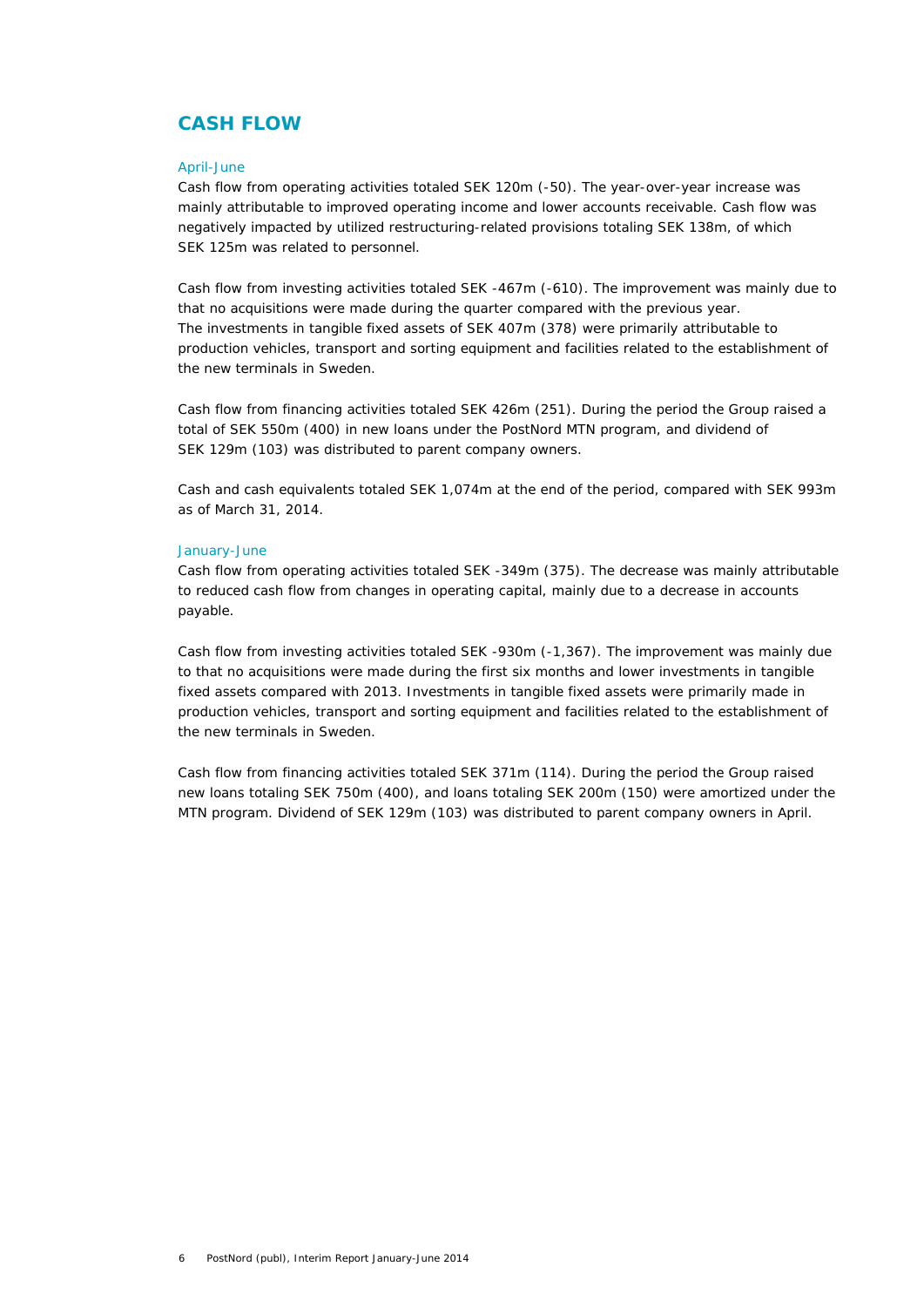### **OUTLOOK**

PostNord anticipates continued sharp volume reductions for mail in Denmark and Sweden due to competition from digital alternatives. PostNord maintains its previous assessment that mail volumes may decline 12-14% in Denmark and 4-5% in Sweden during 2014. Continued strong growth for e-commerce in the Nordic region is projected for 2014 with positive effects for parcel and goods distribution volumes, albeit under strong price competition.

PostNord's Group strategy includes the repositioning of Group operations in relation to market changes, securing profitability within Mail & Communication and developing the Group's position in the Nordic logistics market. This also involves an intensified focus on cost reductions, the effective use of capital and continued financial stability. Additional structural- and cost savings actions are necessary, compared to previously anticipations. These actions are expected eventually to generate improved profitability and cash flow. It is PostNord's ambition, including fulfilled cost savings actions, to maintain its rating as an investment grade company.

During the 2014-2016 period, PostNord's total investments are expected to amount to 3-5% of Group revenues.

### **RISKS AND UNCERTAINTIES**

PostNord is exposed to strategic, operational and financial risks. No material changes have occurred during the first six months of 2014. Please refer to PostNord's 2013 Annual Report, pages 95-98 and Note 2 on pages 110-111, for a description of risks, uncertainties, risk management and significant assessments and forecasts. No material changes or assessments have been made since publication of the Annual Report.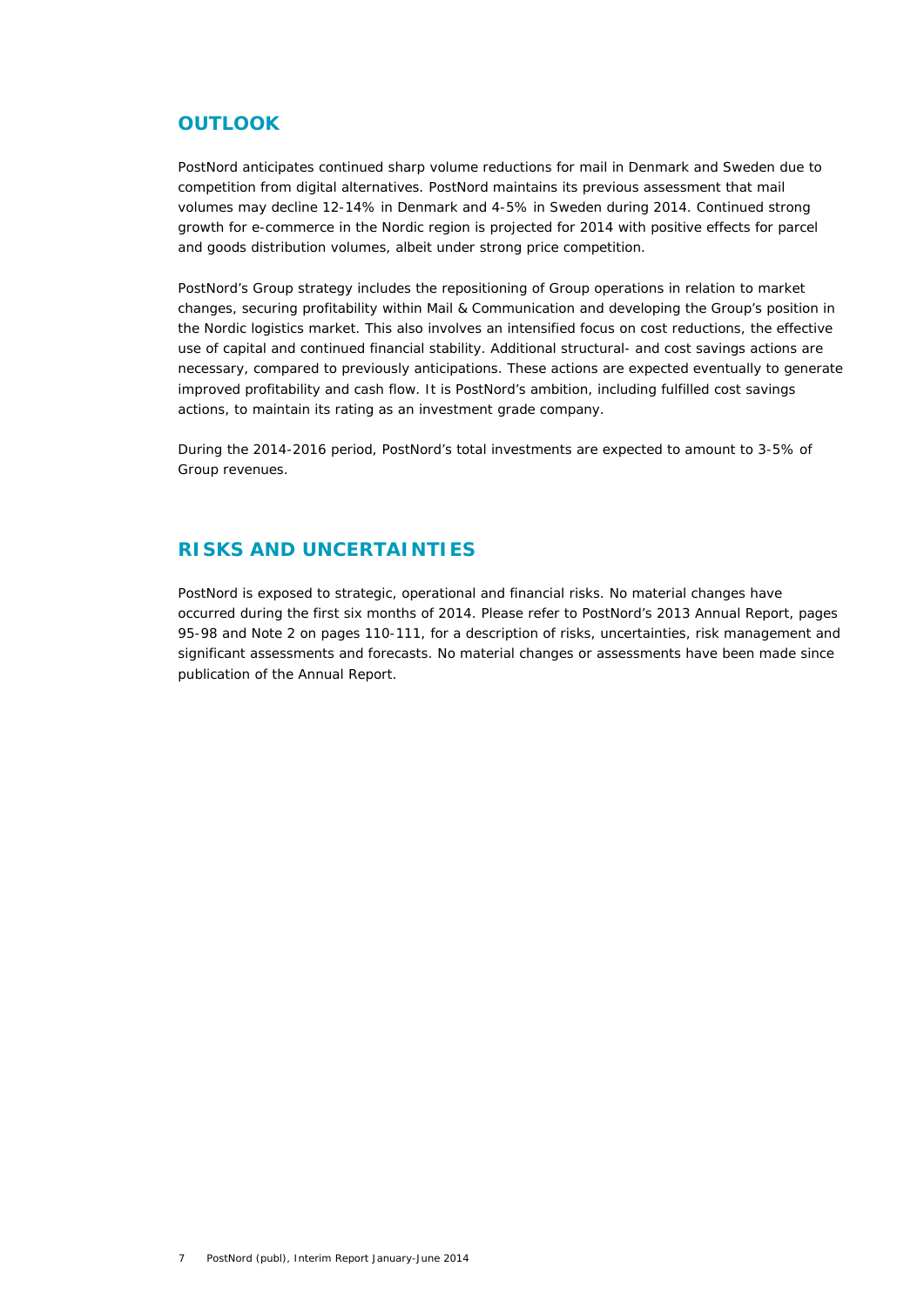### **MARKETS**

| External net sales <sup>1)</sup> |         | Apr-Jun Apr-Jun |        | Excl. <sup>2</sup> | Jan-Jun Jan-Jun |         |        | Excl. <sup>2</sup> |
|----------------------------------|---------|-----------------|--------|--------------------|-----------------|---------|--------|--------------------|
| <b>SEKm</b>                      | 2014    | 2013            | Δ      | Δ                  | 2014            | 2013    | Δ      | Δ                  |
| <b>PostNord Sweden</b>           |         |                 |        |                    |                 |         |        |                    |
| Mail & Communication             | 3 3 4 3 | 3 3 8 9         | $-1%$  | $-1%$              | 6 808           | 6 9 6 2 | $-2%$  | $-2\%$             |
| Logistics                        | 2 0 7 2 | 1925            | 8%     | 0%                 | 4 1 2 5         | 3 7 0 4 | 11%    | $1\%$              |
| Total                            | 5 4 1 5 | 5 3 1 4         | 2%     | $-1%$              | 10 933          | 10 666  | 3%     | $-1%$              |
| PostNord Denmark <sup>3)</sup>   |         |                 |        |                    |                 |         |        |                    |
| Mail & Communication             | 1 647   | 1 742           | -5%    | $-11\%$            | 3 4 0 5         | 3 5 4 9 | $-4%$  | -9%                |
| Logistics                        | 700     | 669             | 5%     | $-1%$              | 1 3 8 4         | 1 3 2 6 | 4%     | 0%                 |
| Total                            | 2 3 4 7 | 2 4 1 1         | -3%    | $-8%$              | 4 7 8 9         | 4875    | $-2\%$ | $-7%$              |
| PostNord Norway & Finland        |         |                 |        |                    |                 |         |        |                    |
| Mail & Communication             |         |                 |        |                    |                 |         |        |                    |
| Logistics                        | 1 0 9 0 | 1 1 5 4         | $-6\%$ | $-4%$              | 2 160           | 2 2 6 8 | $-5%$  | $-2\%$             |
| Total                            | 1090    | 1 1 5 4         | -6%    | $-4%$              | 2 160           | 2 2 6 8 | $-5%$  | $-2\%$             |
| PostNord Strålfors <sup>4)</sup> | 636     | 617             | 3%     | $0\%$              | 1 297           | 1 2 7 1 | 2%     | $0\%$              |
| <b>Other countries</b>           | 328     | 261             | 26%    | 22%                | 636             | 509     | 25%    | 22%                |
| <b>Total, PostNord Group</b>     | 9816    | 9 7 5 7         | 1%     | $-2%$              | 19815           | 19 589  | $1\%$  | $-2%$              |

1) Division into geographic areas mainly based on corporate domicile. 2) Change excluding acquisitions/divestments and exchange rates.

3) Includes Germany.

4) 2013 figures for PostNord Strålfors restated due to adjusted report from subsidiary.

#### PostNord Sweden

Year-on-year net sales increased a total of 2% during the quarter. Net sales for Mail & Communication in Sweden declined 1% due to a 1% decrease in mail volumes, including a positive effect from EU election-related mailings. Net sales for Logistics in Sweden increased 8% due to acquisitions made in 2013. Excluding acquisitions and exchange rate effects, net sales declined a total of 1% negatively impacted by reduced mail volumes, a reduced number of newspaper subscribers and direct mail recipients as well as continued heavy competition in the logistics industry.

PostNord is in active dialogue with Swedish regulatory authorities in order to better adapt postal-specific regulations to the changed market conditions, to allow for the maintenance of good postal service in the long term despite decreasing mail volumes as well as to enable the achievement of PostNord's environmental goals.

#### PostNord Denmark

Year-on-year net sales decreased a total of 3% during the quarter. Net sales for Mail & Communication in Denmark decreased by 5% due to mail volumes reduced significantly by 11%, primarily within priority mail. However, mail volumes during the quarter had a positive impact from EU election-related mailings. Net sales for Logistics in Denmark increased 5%, mainly due to exchange rate effects. Excluding acquisitions and exchange rate effects, net sales declined a total of 8% and were negatively impacted by reduced mail volumes, a reduced number of direct mail recipients and continued heavy competition in the logistics industry. Additional cost reduction measures are required due to the major volume decreases.

PostNord welcomed the new Postal Act enacted in Denmark at the beginning of the year, and is continuing its dialogue with regulatory authorities to adapt to the changed market conditions.

#### PostNord Norway and Finland

Year-on-year net sales decreased 6% during the quarter. Excluding exchange rate effects, net sales fell 4% primarily due to continued heavy competition in the logistics industry. The government in Norway intends to cancel its reservation against the EU's Third Postal Directive, which may lead to future opportunities for PostNord in the Norwegian mail market.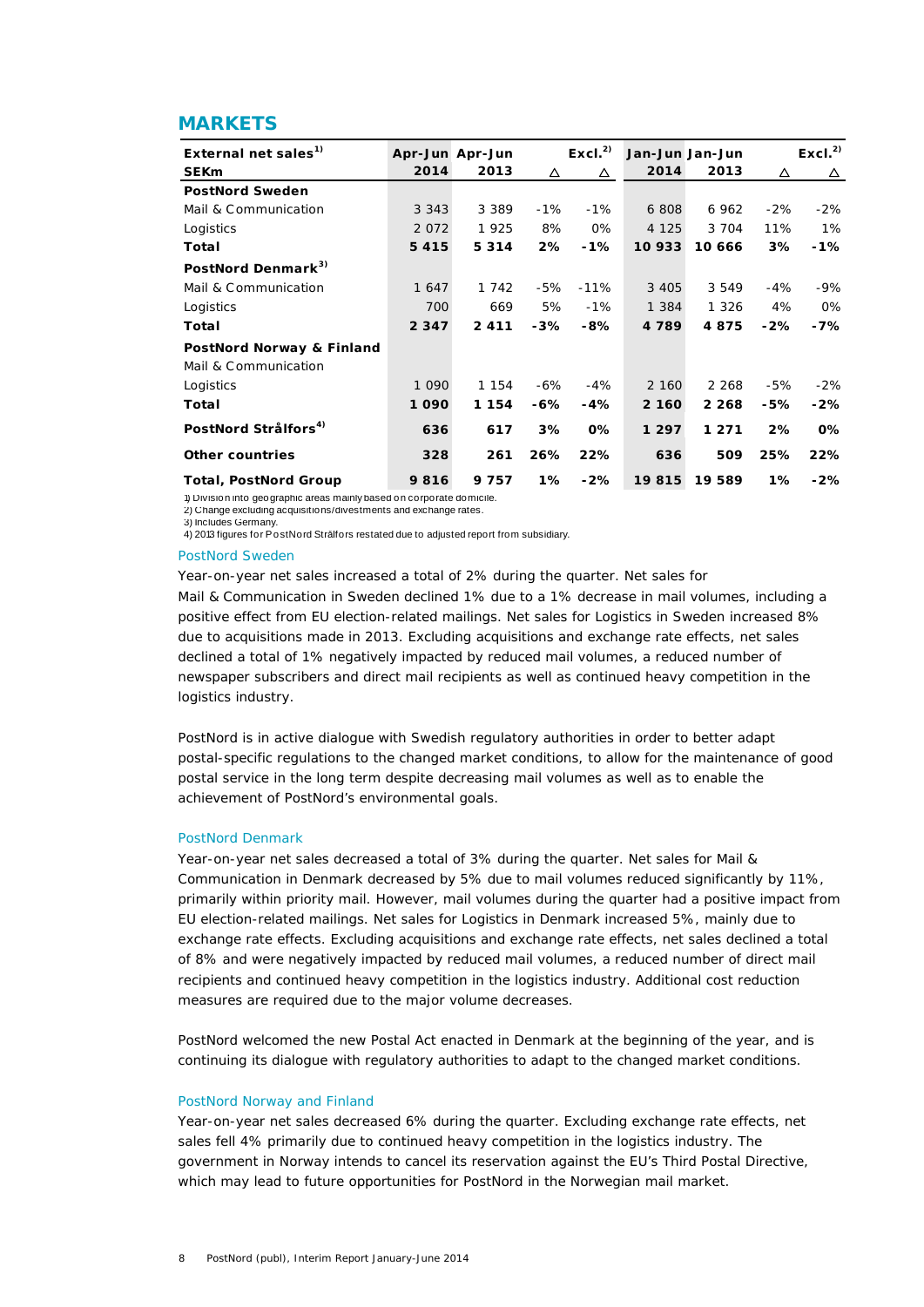### **BUSINESS AREAS**

|                                      |         | Apr-Jun Apr-Jun |       | Excl. <sup>1</sup> |         | Jan-Jun Jan-Jun |        | Excl. <sup>1</sup> |
|--------------------------------------|---------|-----------------|-------|--------------------|---------|-----------------|--------|--------------------|
| <b>SEKm</b>                          | 2014    | 2013            | Δ     | △                  | 2014    | 2013            | Δ      | Δ                  |
| <b>Mail &amp; Communication</b>      |         |                 |       |                    |         |                 |        |                    |
| Net sales                            | 5 3 4 3 | 5 4 1 7         | $-1%$ | $-3%$              | 10 899  | 11 069          | $-2%$  | $-3%$              |
| Operating profit (EBIT)              | $-57$   | $-110$          | 48%   | 52%                | 52      | 170             | -69%   | -67%               |
| Operating margin, $\%^{2}$           | $-0.9%$ | $-1,8%$         |       |                    | 0,4%    | 1,4%            |        |                    |
| Logistics                            |         |                 |       |                    |         |                 |        |                    |
| Net sales                            | 3 9 1 3 | 3 7 9 3         | 3%    | $-1%$              | 7 762   | 7 3 9 0         | 5%     | 0%                 |
| Operating profit (EBIT)              | $-17$   |                 |       | 28 -161% -150%     | $-52$   |                 |        | 77 -168% -158%     |
| Operating margin, $\frac{2}{3}$      | $-0,4%$ | 0.7%            |       |                    | $-0.6%$ | 1,0%            |        |                    |
| PostNord Strålfors <sup>3)</sup>     |         |                 |       |                    |         |                 |        |                    |
| Net sales                            | 653     | 645             | 1%    | $-2%$              | 1 3 3 4 | 1 3 2 7         | $1\%$  | $-2\%$             |
| Operating profit (EBIT)              | $-20$   | $-35$           | 43%   | 53%                | $-31$   | $-21$           | $-52%$ | -27%               |
| Operating margin, $\%^{2}$           | $-3,1%$ | $-5.4%$         |       |                    | $-2,3%$ | $-1,6%$         |        |                    |
| <b>Other &amp; Eliminations</b>      |         |                 |       |                    |         |                 |        |                    |
| Net sales                            | $-93$   | -98             |       |                    | $-180$  | $-197$          |        |                    |
| Operating profit (EBIT)              | 64      | 27              |       |                    | 107     | 14              |        |                    |
| PostNord Group's operating profit    | $-30$   | -90             |       |                    | 76      | 240             |        |                    |
| PostNord Group's net financial items | $-32$   | $-29$           |       |                    | $-53$   | -86             |        |                    |
| PostNord Group's profit before tax   | $-62$   | $-119$          |       |                    | 23      | 154             |        |                    |

1) Change excluding acquisitions/divestments and exchange rates.

2) Calculation of margins includes Other Income.

3) 2013 figures for PostNord Strålfors restated due to adjusted report from subsidiary.

### Mail & Communication

Year-on-year net sales for business area Mail & Communication decreased 1% during the quarter. Excluding acquisitions and exchange rate effects, net sales decreased 3% due to reduced mail volumes, a reduced number of newspaper subscribers and direct mail recipients, as well as continued competition and price pressure in the direct mail market.



Mail volumes during the second quarter declined a total of 3% (10% in Denmark and 1% in Sweden) due to competition from digital alternatives. Mail volumes were positively impacted during the quarter by EU election-related mailings. During the first six months of the year, mail volumes declined a total of 5% (11% in Denmark and 3% in Sweden). The volume decrease was somewhat mitigated by the continued strong development of e-commerce-related services.

Expenses decreased 1% during the quarter. Excluding acquisitions, exchange rate effects and restructuring costs, expenses decreased 1% primarily due to personnel reductions. Restructuring costs totaled SEK 73m (184).

Operating income totaled SEK -57m (-110) during the quarter and the operating margin was -0.9 (-1.8) %.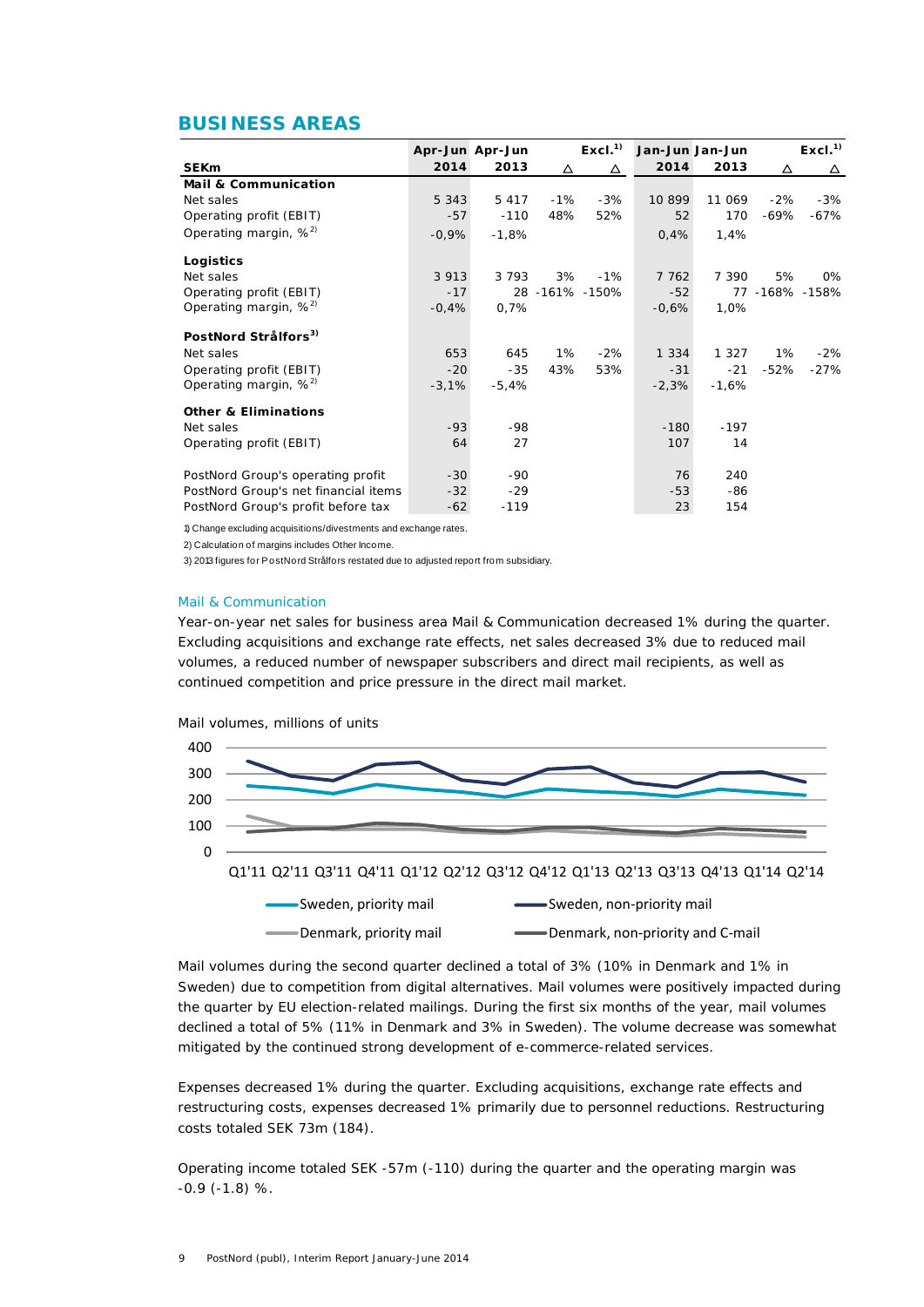#### **Logistics**

Year-on-year net sales for business area Logistics increased 3% during the quarter, mainly due to Consignment Goods and Thermo acquisitions made in 2013. Excluding acquisitions and exchange rate effects, net sales decreased 1% due to continued heavy competition.





Parcel volumes increased 5%, with e-commerce-related B2C volumes up 12%.

Expenses were on par with Q2 2013. Excluding acquisitions, exchange rate effects and restructuring costs, expenses were reduced 4%. Restructuring costs totaled SEK 5m (0).

Operating income totaled SEK -17m (28) during the quarter and the operating margin was  $-0.4$  (0.7) %.

### PostNord Strålfors

Year-on-year net sales for PostNord Strålfors increased 1%. Excluding acquisitions and exchange rate effects, net sales decreased 2%. Lower sales in umits exposed to competition from digital alternatives were partially offset by increased sales, particularly of new standardized printing solutions and through renegotiated customer contracts.

Expenses decreased 2%. Excluding acquisitions, exchange rate effects and restructuring costs, expenses were reduced 1%. The reduction was restrained by the renegotiation of customer contracts which entailed higher expenses for input goods and services. Restructuring costs totaled SEK 0m (30).

Operating income totaled SEK -20m (-35) during the quarter and the operating margin was -3.1 (-5.4) %.

Comparative figures for 2013 were revised due to an adjusted report from a subsidiary during Q1 2014.

#### Other and Eliminations

The operating income of SEK 64m (27) is mainly due to IFRS adjustments related to revised pension calculation assumptions.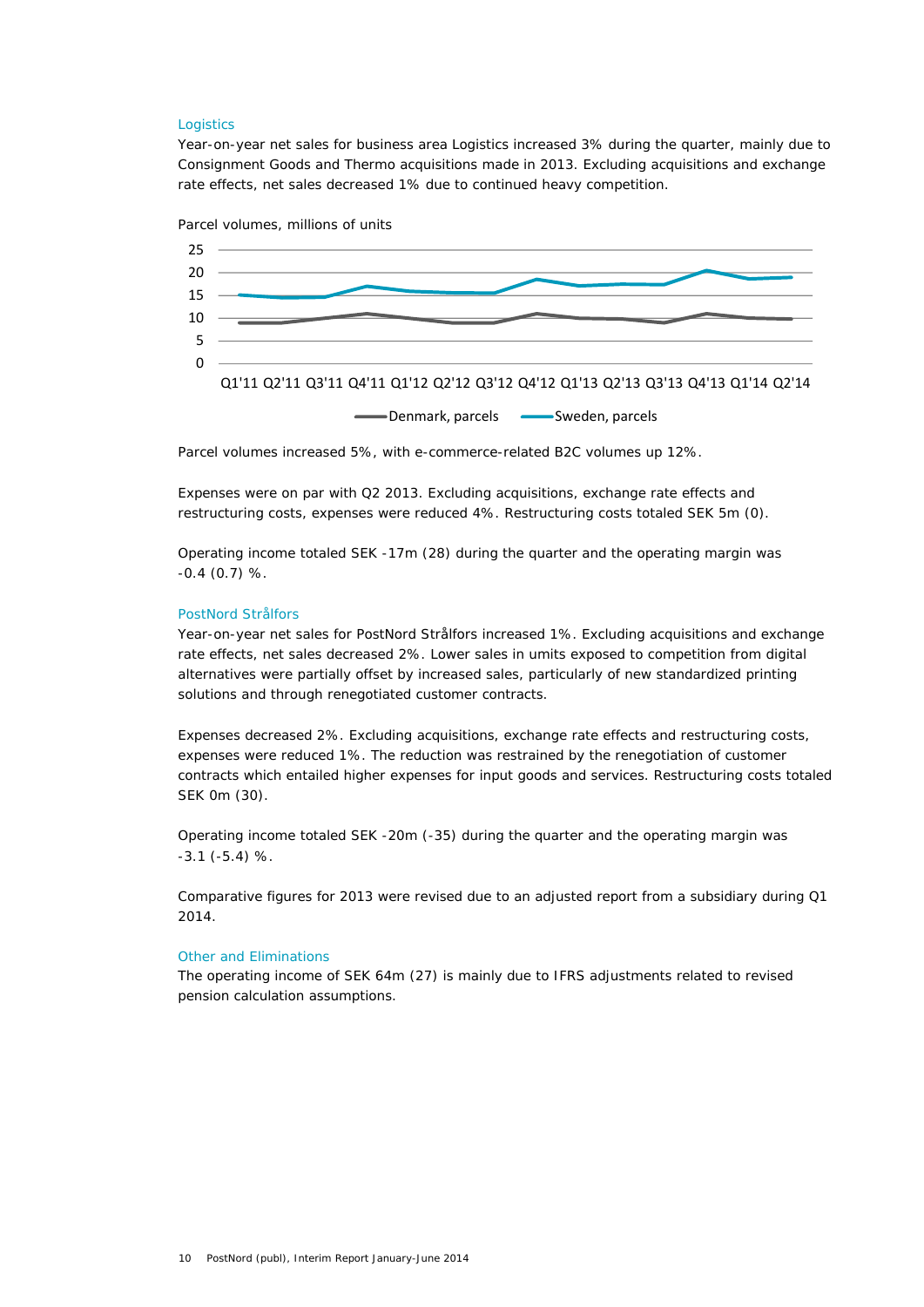# **Financial statements**

### **CONSOLIDATED INCOME STATEMENT**

|                                                        |          | Apr-Jun Apr-Jun |              | Jan-Jun        | Jan-Jun     |               | Jan-Dec     |
|--------------------------------------------------------|----------|-----------------|--------------|----------------|-------------|---------------|-------------|
| <b>SEKm</b><br><b>Note</b>                             | 2014     | $2013^{11}$     | Δ            | 2014           | $2013^{11}$ | Δ             | $2013^{11}$ |
|                                                        |          |                 |              |                |             |               |             |
| Net sales                                              | 9.816    | 9.757           | 1%           | 19,815         | 19.589      | 1%            | 39,533      |
| Other income                                           | 81       | 63              | 29%          | 141            | 108         | 31%           | 233         |
| 2<br>Income                                            | 9,897    | 9,820           | 1%           | 19,956         | 19,697      | 1%            | 39,766      |
|                                                        |          |                 |              |                |             |               |             |
| Personnel expenses                                     | $-4,736$ | $-4.793$        | $1\%$        | $-9.407$       | $-9.469$    | 1%            | $-18,626$   |
| Transport expenses                                     | $-2.435$ | $-2.197$        | $-11%$       | $-4.726$       | $-4.301$    | $-10%$        | $-8,953$    |
| 3<br>Other expenses                                    | $-2.342$ | $-2.521$        | 7%           | $-4.922$       | $-4.887$    | $-1%$         | $-9,887$    |
| Depreciation and impairments                           | $-416$   | $-402$          | $-3%$        | $-834$         | $-807$      | $-3%$         | $-1,648$    |
| <b>Expenses</b>                                        | $-9,929$ | $-9,913$        | 0%           | $-19,889$      | $-19,464$   | 2%            | $-39,114$   |
| Participations in the earnings of associated companies | 2        | 3               | $-33%$       | 9              | 7           | 29%           | 10          |
| <b>OPERATING PROFIT</b>                                | $-30$    | -90             | 67%          | 76             |             | 240 - 68%     | 662         |
| Financial income                                       | 12       | 19              | $-37%$       | 24             |             | 36 - 33%      | 50          |
| Financial expenses                                     | $-44$    | $-48$           | 8%           | $-77$          | $-122$      | 37%           | $-258$      |
| <b>Net financal items</b>                              | $-32$    |                 | $-29 - 10%$  | $-53$          |             | -86 38%       | $-208$      |
| Profit before tax                                      | $-62$    | $-119$          | 48%          | 23             |             | 154 - 85%     | 454         |
| Tax                                                    | $-14$    |                 | $33 > 100\%$ |                |             | $-58 > 100\%$ | $-148$      |
| <b>NET PROFIT</b>                                      | $-76$    | -86             | 12%          | 24             |             | 96 - 75%      | 306         |
| Attributable to<br>Parent company shareholders         | $-77$    | -86             | 10%          | 22             |             | 95 - 77%      | 303         |
| Minority interests                                     |          | 0               |              | $\overline{2}$ | 1           |               | 3           |
| Earnings per share, SEK                                | $-0.04$  | $-0.04$         |              | 0.01           |             | $0.05 - 75%$  | 0.15        |

### **CONSOLIDATED STATEMENT OF COMPREHENSIVE INCOME**

|                                         |        | Apr-Jun Apr-Jun | Jan-Jun |        | Jan-Jun    | Jan-Dec    |
|-----------------------------------------|--------|-----------------|---------|--------|------------|------------|
| <b>SEKm</b>                             | 2014   | $2013^{1}$      |         | 2014   | $2013^{1}$ | $2013^{1}$ |
| <b>NET PROFIT</b>                       | $-76$  | -86             |         | 24     | 96         | 306        |
|                                         |        |                 |         |        |            |            |
| OTHER COMPREHENSIVE INCOME              |        |                 |         |        |            |            |
| I tems that cannot be transferred to    |        |                 |         |        |            |            |
| net profit                              |        |                 |         |        |            |            |
| Revaluation of pension liabilities      | $-525$ | 204             |         | $-399$ | 124        | 1,821      |
| Change in deferred tax                  | 116    | $-45$           |         | 88     | $-27$      | $-401$     |
| Total revaluation, pension liabilities  | $-409$ | 159             |         | $-311$ | 97         | 1,420      |
|                                         |        |                 |         |        |            |            |
| I tems that have been or may be         |        |                 |         |        |            |            |
| transferred to net profit               |        |                 |         |        |            |            |
| Translation differences <sup>2)</sup>   | 129    | $-215$          |         | 181    | 23         | $-107$     |
| <b>TOTAL OTHER COMPREHENSIVE INCOME</b> | $-280$ | -56             |         | $-130$ | 120        | 1,313      |
| <b>COMPREHENSIVE INCOME</b>             | $-356$ | $-142$          |         | $-106$ | 216        | 1,619      |
|                                         |        |                 |         |        |            |            |
| <b>Attributable to</b>                  |        |                 |         |        |            |            |
| Parent company shareholders             | $-357$ | $-142$          |         | $-108$ | 215        | 1,616      |
| Minority interests                      |        | 0               |         | 2      |            | 3          |

1) Restated due to adjusted report from subsidiary.

2) Translation differences refer to the translation of group equity in foreign currencies.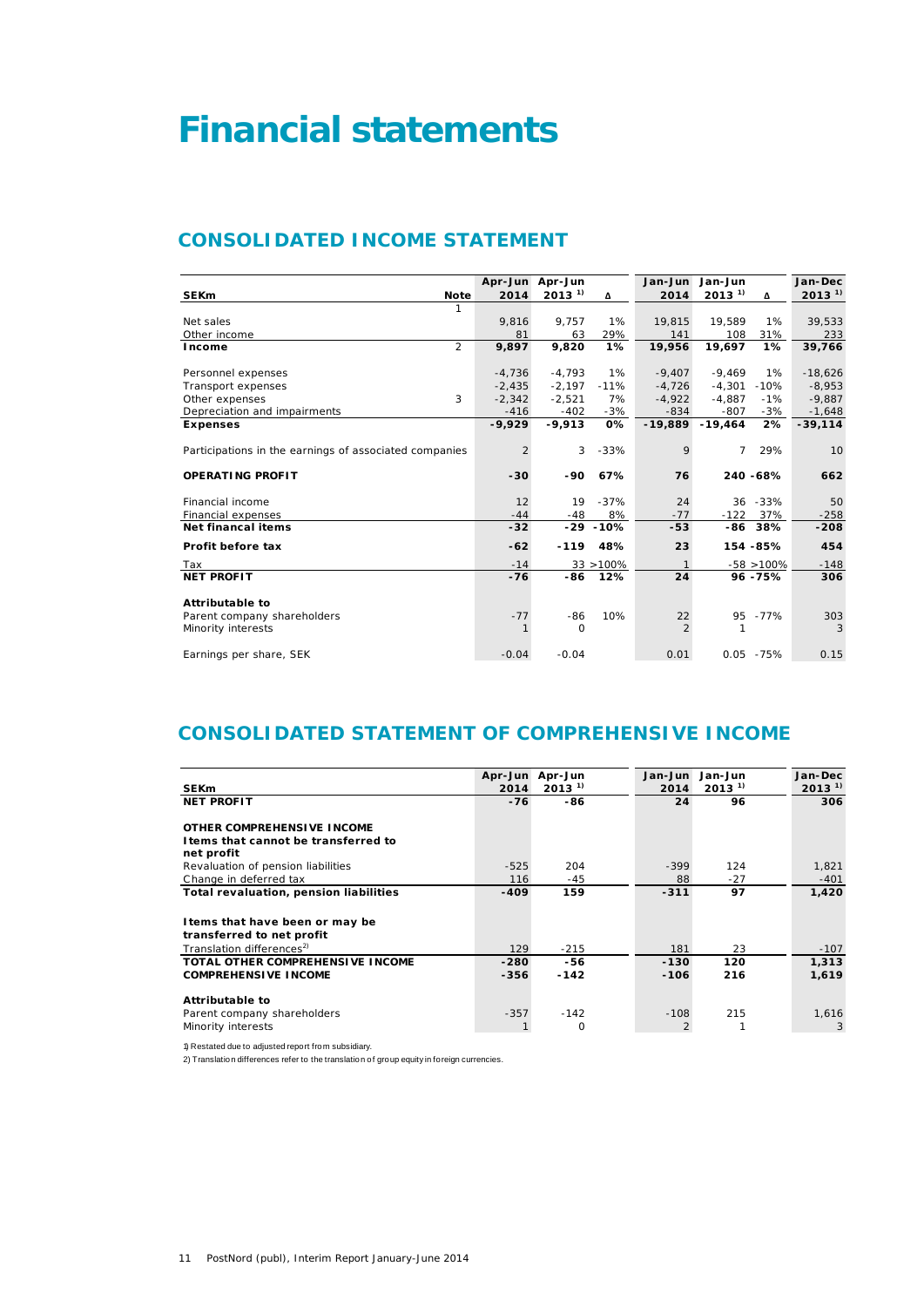## **CONSOLIDATED STATEMENT OF FINANCIAL POSITION**

|                                                           | <b>Jun 30</b> | Sep 30     | Dec 31     | <b>Mar 31</b> | <b>Jun 30</b> |
|-----------------------------------------------------------|---------------|------------|------------|---------------|---------------|
| <b>SEKm</b><br>Note                                       | $2013^{1}$    | $2013^{1}$ | $2013^{1}$ | 2014          | 2014          |
| 1                                                         |               |            |            |               |               |
| <b>ASSETS</b>                                             |               |            |            |               |               |
| Goodwill                                                  | 3,396         | 3,335      | 3,295      | 3,317         | 3,368         |
| Other intangible assets                                   | 1,549         | 1,559      | 1,605      | 1,560         | 1,497         |
| Tangible fixed assets                                     | 9,107         | 9,134      | 9,411      | 9,410         | 9,604         |
| Participations in associated companies and joint ventures | 70            | 72         | 65         | 82            | 74            |
| <b>Financial investments</b>                              | 187           | 183        | 211        | 206           | 208           |
| Long-term receivables                                     | 1,033         | 1,133      | 1,015      | 1,072         | 1,131         |
| Deferred tax assets                                       | 544           | 592        | 537        | 542           | 495           |
| <b>Total fixed assets</b>                                 | 15,886        | 16,008     | 16,139     | 16,189        | 16,377        |
|                                                           |               |            |            |               |               |
| Inventories                                               | 207           | 222        | 226        | 235           | 235           |
| Tax assets                                                | 475           | 633        | 169        | 322           | 469           |
| Accounts receivable                                       | 4,740         | 4,508      | 4,626      | 4,761         | 4,520         |
| Prepaid expenses and accrued income                       | 1,352         | 1,375      | 1,526      | 1,536         | 1,592         |
| Other receivables                                         | 574           | 588        | 509        | 489           | 651           |
| Short-term investments                                    | 1             | 0          | 150        | 242           | 286           |
| Cash and cash equivalents                                 | 2,170         | 1,286      | 1,981      | 993           | 1,074         |
| Assets held for sale                                      | 373           | 380        | 390        | 377           | 358           |
| <b>Total current assets</b>                               | 9,892         | 8,992      | 9,577      | 8,955         | 9,185         |
| <b>TOTAL ASSETS</b>                                       |               | 25,000     |            |               |               |
|                                                           | 25,778        |            | 25,716     | 25,144        | 25,562        |
| <b>EQUITY AND LIABILITIES</b>                             |               |            |            |               |               |
| <b>EQUITY</b>                                             |               |            |            |               |               |
| Capital stock                                             | 2,000         | 2,000      | 2,000      | 2,000         | 2,000         |
| Other contributed equity                                  | 9,954         | 9,954      | 9,954      | 9,954         | 9,954         |
| Reserves                                                  | $-1,787$      | $-1,901$   | $-1,917$   | $-1,865$      | $-1,736$      |
| Retained earnings                                         | $-2,538$      | $-1,096$   | $-1,007$   | $-810$        | $-1,425$      |
| Total equity attributable to parent                       | 7,629         | 8,957      | 9,030      | 9,279         | 8,793         |
| company shareholders                                      |               |            |            |               |               |
|                                                           |               |            |            |               |               |
| <b>Minority interests</b>                                 | 4             | 3          | 4          | 5             | 4             |
| <b>TOTAL EQUITY</b>                                       | 7,633         | 8,960      | 9,034      | 9,284         | 8,797         |
|                                                           |               |            |            |               |               |
| <b>LIABILITIES</b>                                        |               |            |            |               |               |
| Long-term interest-bearing liabilities                    | 4,309         | 4,289      | 4,315      | 4,311         | 4,341         |
| Other long-term liabilities                               | 56            | 48         | 82         | 39            | 38            |
| Pension provisions                                        | 2,467         | 754        | 375        | 33            | 438           |
| Other provisions                                          | 1,589         | 1,435      | 1,386      | 1,337         | 1,370         |
| Deferred tax liabilities                                  | 635           | 1,014      | 1,017      | 1,029         | 917           |
| <b>Total long-term liabilities</b>                        | 9,056         | 7,540      | 7,175      | 6,749         | 7,104         |
|                                                           |               |            |            |               |               |
| Current interest-bearing liabilities                      | 284           | 253        | 274        | 244           | 793           |
| Accounts payable                                          | 2,214         | 1,989      | 2,894      | 1,972         | 2,041         |
| Tax liabilities                                           | 0             | 55         | 88         | 100           | 79            |
| Other current liabilities                                 | 1,694         | 1,765      | 1,779      | 1,854         | 1,814         |
| Accrued expenses and prepaid income                       | 4,474         | 4,013      | 3,917      | 4,251         | 4,299         |
| Other provisions                                          | 423           | 425        | 555        | 690           | 635           |
| <b>Total current liabilities</b>                          | 9,089         | 8,500      | 9,507      | 9,111         | 9,661         |
| <b>TOTAL LIABILITIES</b>                                  | 18,145        | 16,040     | 16,682     | 15,860        | 16,765        |
| TOTAL EQUITY AD LIABILITIES                               | 25,778        | 25,000     | 25,716     | 25,144        | 25,562        |
|                                                           |               |            |            |               |               |

1) Restated due to adjusted report from subsidiary.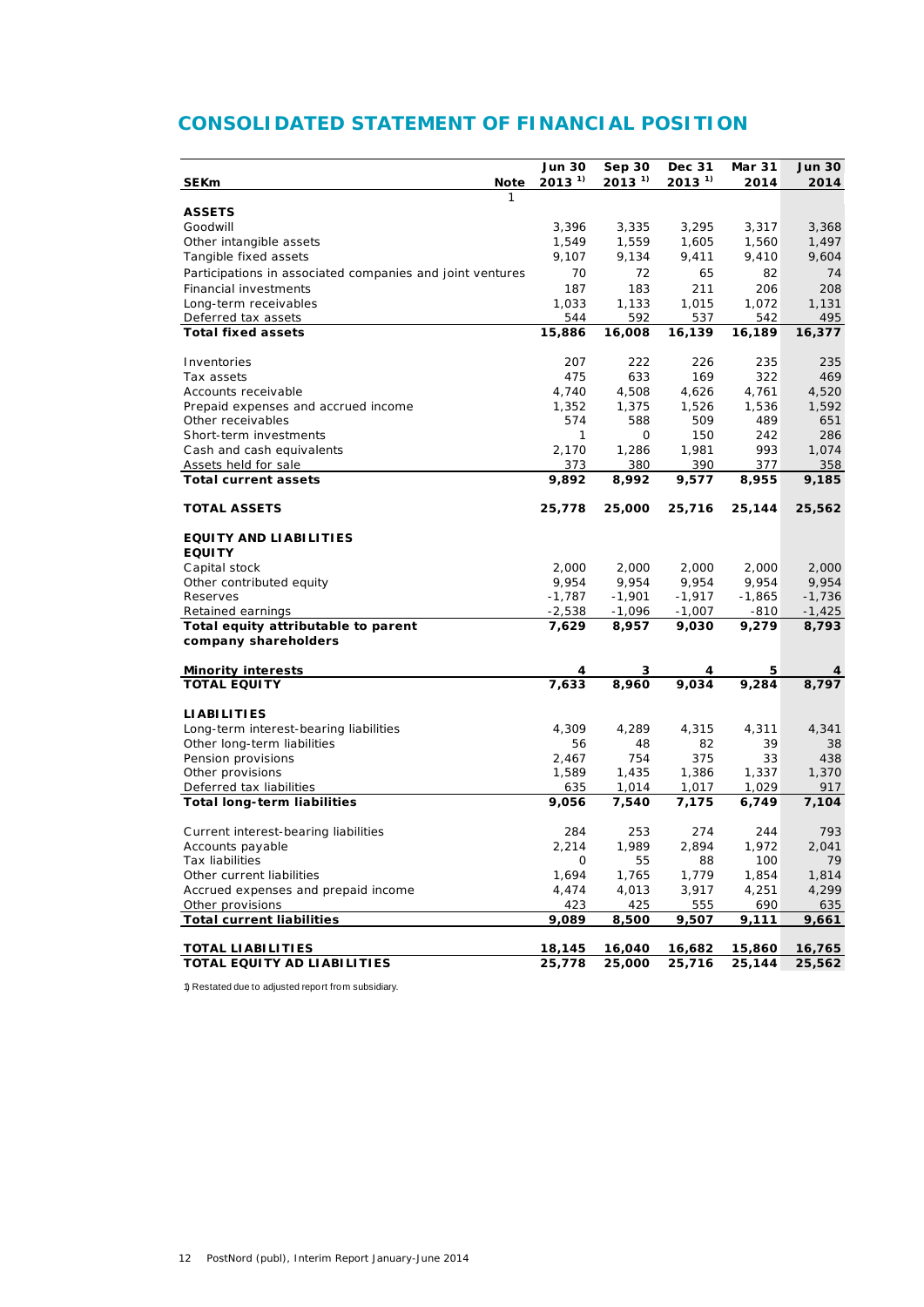### **CONSOLIDATED STATEMENT OF CHANGES IN EQUITY**

|                                             |            |             | <b>Translation</b> |                        |                |             |
|---------------------------------------------|------------|-------------|--------------------|------------------------|----------------|-------------|
|                                             | Capital    | Contributed | differences        | Retained               | Minority       | Total       |
| <b>SEKm</b>                                 | stock $1)$ | equity      | in equity          | earnings               | interests      | equity      |
| Beginning balance as of 01-01-2013          | 2,000      | 9,954       | $-1,810$           | $-2,614$               | 3              | 7,533       |
| Adjusted beginning balance <sup>2)</sup>    |            |             |                    | $-13$                  |                | $-13$       |
| New beginning balance as of 01-01-2013      | 2,000      | 9,954       | $-1.810$           | $-2.627$               | 3              | 7,520       |
| Revaluation that cannot be transferred to   |            |             |                    |                        |                |             |
| net profit                                  |            |             |                    |                        |                |             |
| Revaluation of pension liabilities          |            |             |                    | 1.821                  |                | 1,821       |
| Deferred tax                                |            |             |                    | $-401$                 |                | $-401$      |
| I tems that have been or may be             |            |             |                    |                        |                |             |
| transferred to net profit                   |            |             |                    |                        |                |             |
| Other translation differences <sup>3)</sup> |            |             | $-107$             |                        |                | $-107$      |
| Total other comprehensive income            |            |             | $-107$             | 1.420                  |                | 1,313       |
| Net profit                                  |            |             |                    | $303^{2}$              | 3              | $306^{2}$   |
| Dividend                                    |            |             |                    | $-103$                 | $-2$           | $-105$      |
| Ending balance as of 12-31-2013             | 2.000      | 9,954       | $-1.917$           | $-1,007$               | 4              | 9,034       |
|                                             |            |             |                    |                        |                |             |
| Beginning balance as of 01-01-2014          | 2.000      | 9.954       | $-1,917$           | $-1,007$ <sup>2)</sup> | 4              | $9,034^{2}$ |
| Revaluation that cannot be transferred to   |            |             |                    |                        |                |             |
| net profit                                  |            |             |                    |                        |                |             |
| Revaluation of pension liabilities          |            |             |                    | $-399$                 |                | $-399$      |
| Deferred tax                                |            |             |                    | 88                     |                | 88          |
| I tems that have been or may be             |            |             |                    |                        |                |             |
| transferred to net profit                   |            |             |                    |                        |                |             |
| Other translation differences <sup>3)</sup> |            |             | 181                |                        |                | 181         |
| Total other comprehensive income            |            |             | 181                | $-311$                 | $\Omega$       | $-130$      |
| Net profit                                  |            |             |                    | 22                     | $\mathfrak{p}$ | 24          |
| Dividend <sup>4</sup>                       |            |             |                    | $-129$                 | $-2$           | $-131$      |
| Ending balance as of 06-30-2014             | 2,000      | 9,954       | $-1,736$           | $-1,425$               | 4              | 8,797       |

1) Number of shares is 2,000,000,001: 1,524,905,971 ordinary shares and 475,094,030 series B shares.

2) Restated due to adjusted report from subsidiary; total of SEK -29m.<br>3) Refers to translation differences in group equity.<br>4) A dividend of SEK 129m, representing SEK 0.06 per share, was distributed by the parent company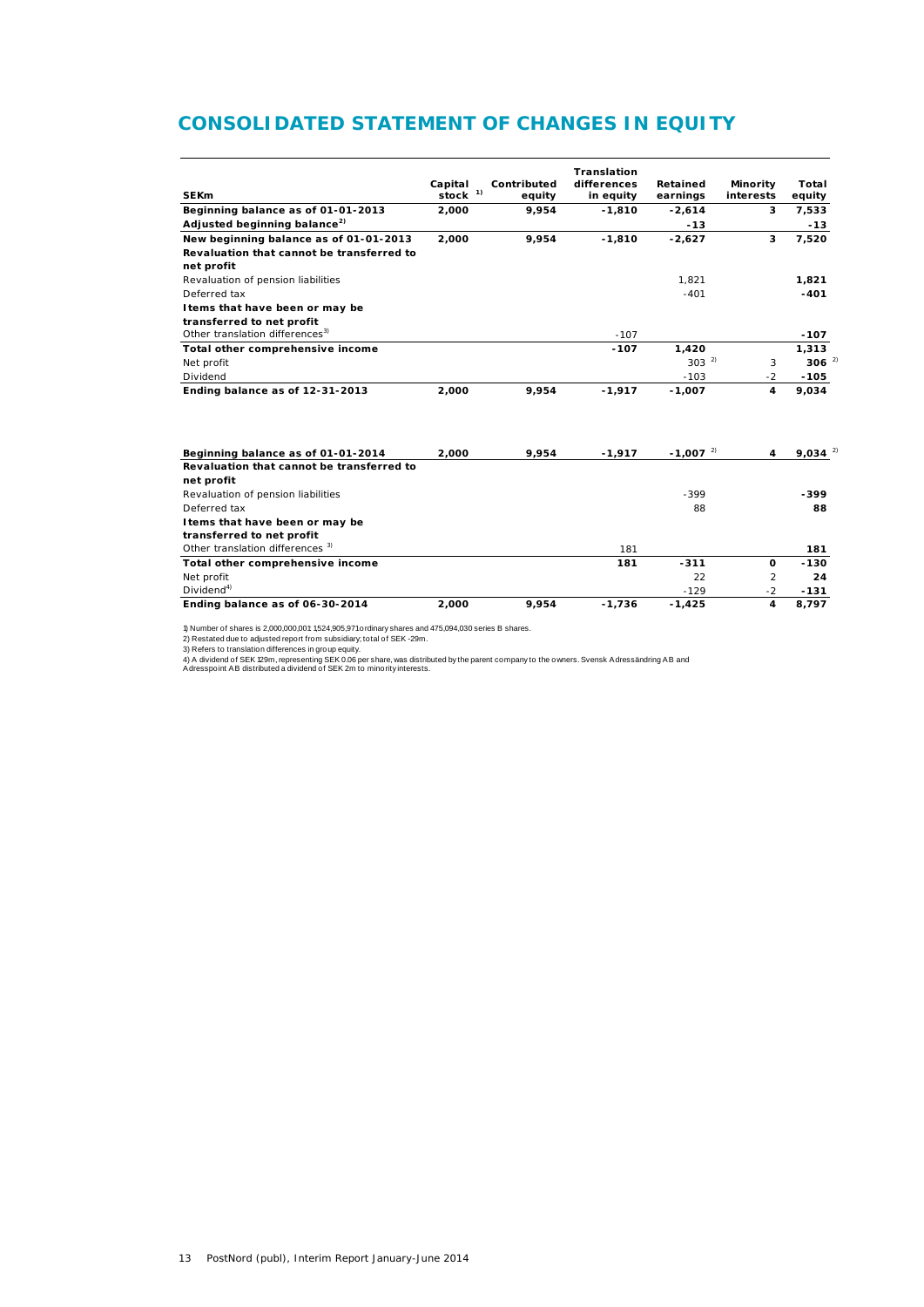### **CONSOLIDATED STATEMENT OF CASH FLOW**

|                                                                          |        | Apr-Jun Apr-Jun        | Jan-Jun      |            | Jan-Jun Jan-Dec |
|--------------------------------------------------------------------------|--------|------------------------|--------------|------------|-----------------|
| <b>SEKm</b>                                                              | 2014   | $2013^{1}$             | 2014         | $2013^{1}$ | $2013^{1}$      |
| OPERATING ACTIVITIES                                                     |        |                        |              |            |                 |
| Profit before tax                                                        | $-62$  | $-119$                 | 23           | 154        | 454             |
| Adjustments for non-cash items:                                          |        |                        |              |            |                 |
| Reversal of depreciation and impairments                                 | 416    | 402                    | 834          | 807        | 1 648           |
| Profit/loss from sale of subsidiaries                                    | $-6$   | $-1$<br>$\overline{7}$ |              | $-1$<br>46 | $-1$<br>61      |
| Capital gain/loss on sale of fixed assets                                | 140    | 85                     | 178          | 90         | 426             |
| Change in pension liability<br>Other provisions                          | 48     | 217                    | 256          | 276        | 402             |
| Other items not affecting liquidity                                      | 14     | $-1$                   | 19           | $-4$       |                 |
| Pensions paid                                                            | $-261$ | $-267$                 | $-525$       | $-537$     | $-1070$         |
|                                                                          | $-106$ | $-97$                  | $-229$       | $-208$     | $-428$          |
| Other provisions, liquidity effect                                       | $-90$  |                        | $-98$        | $-245$     |                 |
| Tax paid                                                                 | 93     | $-220$<br>6            | 458          | 378        | 45<br>1537      |
| Cash flow from operating activities before changes<br>in working capital |        |                        |              |            |                 |
|                                                                          |        |                        |              |            |                 |
| Cash flow from changes in working capital                                |        |                        |              |            |                 |
| Increase(-)/decrease(+) in inventories                                   |        | $-13$                  | $-9$         | $-13$      | $-32$           |
|                                                                          |        |                        |              |            |                 |
| $Increase(-)/decrease(+)$ in other operating receivables                 | 12     | $-348$                 | $-268$       | 46         | 65              |
| Increase(+)/decrease(-) in other operating liabilities                   | 50     | 227                    | $-507$       | $-87$      | 84              |
| Other changes in working capital                                         | $-35$  | 78                     | $-23$        | 51         | 3               |
| Changes in working capital                                               | 27     | $-56$                  | $-807$       | -3         | 120             |
| Cash flow from operating activities                                      | 120    | -50                    | $-349$       | 375        | 1657            |
| <b>INVESTING ACTIVITIES</b>                                              |        |                        |              |            |                 |
| Purchase of tangible fixed assets                                        | $-407$ | $-378$                 | $-737$       | $-881$     | $-1896$         |
| Sale of tangible fixed assets                                            | 2      | 3                      | 20           | 19         | 62              |
| Capitalized development expenditures                                     | $-21$  | $-69$                  | $-65$        | $-113$     | $-234$          |
| Purchase of other intangible fixed assets                                | $-3$   | -86                    | $-6$         | $-100$     | $-111$          |
| Acquisition of subsidiaries, net liquidity effect                        |        | $-146$                 |              | $-356$     | $-336$          |
| Change in financial assets                                               | $-38$  | 66                     | $-142$       | 64         | $-125$          |
| Cash flow from investing activities                                      | $-467$ | $-610$                 | $-930$       | -1367      | $-2640$         |
| <b>FINANCING ACTIVITIES</b>                                              |        |                        |              |            |                 |
| Amortized Ioans                                                          |        | $-100$                 | $-200$       | $-150$     | $-219$          |
| New loans raised                                                         | 550    | 400                    | 750          | 400        | 400             |
| Change in finance leasing liabilities                                    | $-3$   | 40                     | $-3$         | 24         | $-61$           |
| Dividend paid to parent company owners                                   | $-129$ | $-103$                 | $-129$       | $-103$     | $-103$          |
| Dividend paid to minority interests                                      | $-2$   |                        | $-2$         |            | $-2$            |
| Change in value of pension benefits                                      | $-22$  | $-47$                  | $-43$        | -68        | $-194$          |
| Increase(+)/decrease(-) in other interest-bearing liabilities            | 32     | 61                     | $-2$         | 11         | 97              |
| Cash flow from financing activities                                      | 426    | 251                    | 371          | 114        | $-82$           |
| <b>CASH FLOW FOR THE PERIOD</b>                                          | 79     | $-409$                 | $-908$       | $-878$     | $-1065$         |
| Cash and cash equivalents, beginning of period                           | 993    | 2 5 7 1                | 1 981        | 3 0 4 6    | 3 0 4 6         |
| Translation difference in cash and cash equivalents                      | 2      | 8                      | $\mathbf{1}$ | 2          | 0               |
| Cash and cash equivalents, end of period                                 | 1074   | 2 170                  | 1074         | 2 1 7 0    | 1981            |

1) Restated due to adjusted report from subsidiary.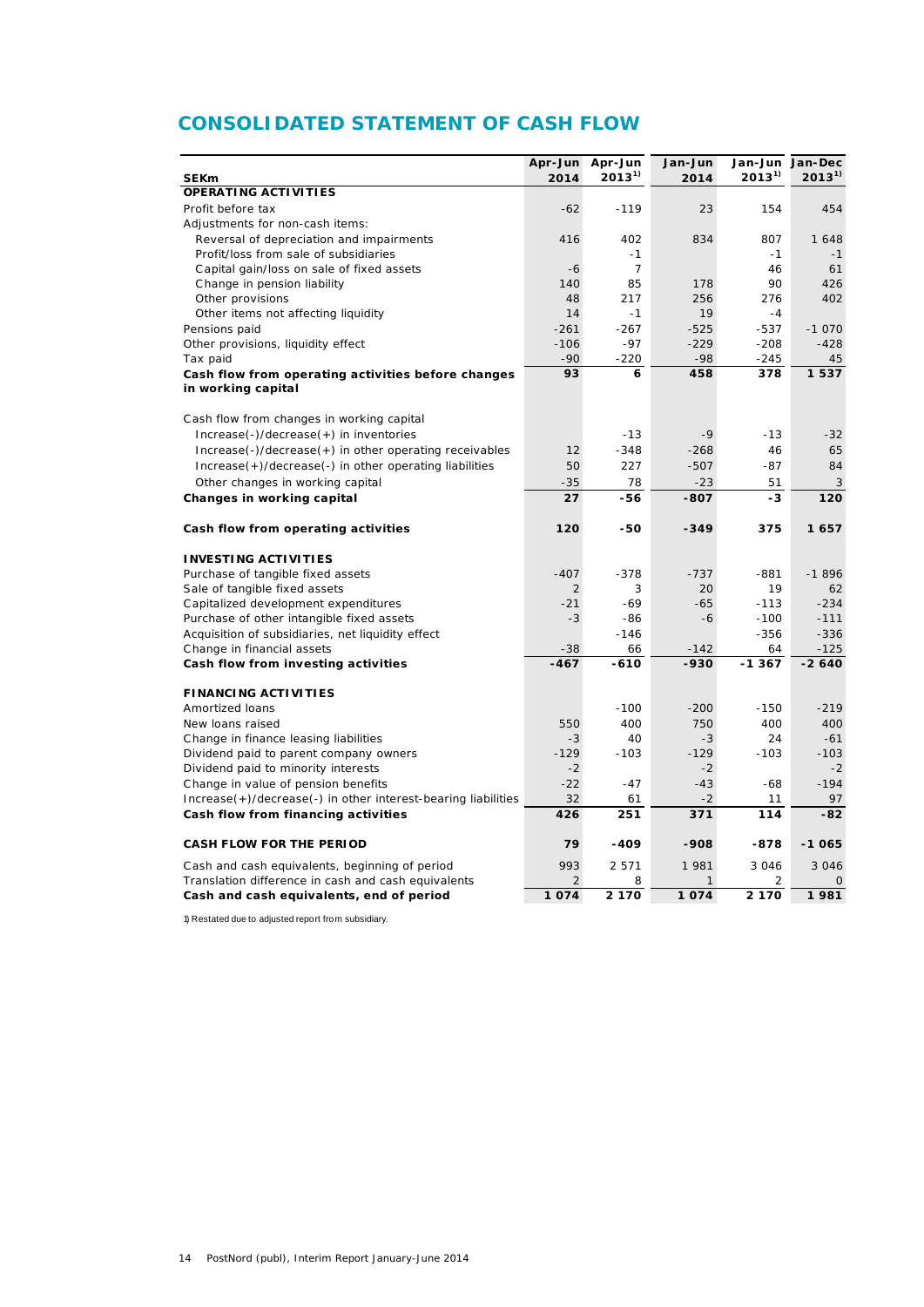### **QUARTERLY DATA**

|                                                              | Q3             | Q4                 | Q1              | Q2              | Q3              | Q4              | Q1              | Q <sub>2</sub> |
|--------------------------------------------------------------|----------------|--------------------|-----------------|-----------------|-----------------|-----------------|-----------------|----------------|
| SEKm, unless otherwise specified                             | 2012           | 2012               | $2013^{1}$      | $2013^{1}$      | $2013^{1}$      | $2013^{1}$      | 2014            | 2014           |
| <b>PostNord Group</b>                                        |                |                    |                 |                 |                 |                 |                 |                |
| Net sales                                                    | 8 9 5 9        | 10 481             | 9832            | 9 7 5 7         | 9 3 0 6         | 10 638          | 9 9 9 9         | 9816           |
| Other income                                                 | 68             | 62                 | 45              | 63              | 56              | 69              | 60              | 81             |
| Expenses                                                     | $-8866$        | $-10.387$          | $-9551$         | $-9913$         | $-9122$         | $-10528$        | $-9960$         | $-9929$        |
| of which, personnel expenses                                 | $-4197$        | $-4666$            | $-4676$         | $-4793$         | $-4251$         | $-4906$         | $-4671$         | $-4736$        |
| of which, transport expenses                                 | $-2040$        | $-2.165$           | $-2$ 104        | $-2$ 197        | $-2253$         | $-2400$         | $-2291$         | $-2435$        |
| of which, other expenses                                     | $-2211$        | $-2904$            | $-2367$         | $-2521$         | $-2217$         | $-2781$         | $-2580$         | $-2342$        |
| of which, depreciation and impairments                       | $-418$         | $-652$             | $-404$          | $-402$          | $-401$          | $-441$          | $-418$          | $-416$         |
| Operating profit (EBITDA)                                    | 583            | 810                | 735             | 312             | 642             | 621             | 524             | 386            |
| Operating margin (EBITDA)                                    | 6,5%           | 7,7%               | 7,4%            | 3,2%            | 6,9%            | 5,8%            | 5,2%            | 3,9%           |
| Operating profit (EBIT)                                      | 165            | 158                | 330             | $-90$           | 242             | 180             | 106             | $-30$          |
| Operating margin (EBIT)                                      | 1,8%           | 1,5%               | 3,3%            | $-0,9%$         | 2,6%            | 1,7%            | 1,1%            | $-0,3%$        |
| Cash flows from operating activities<br>Net debt             | $-324$         | 1 3 8 6<br>4 2 9 9 | 425             | $-50$           | $-363$          | 1657<br>1 6 2 4 | $-469$          | 120<br>2 9 2 6 |
| Return on operating capital                                  | 5 0 1 7<br>n/a | 2,6%               | 3 1 8 6<br>4,9% | 3 6 9 4<br>5,0% | 2 7 2 0<br>5,5% | 6,0%            | 2 1 2 8<br>4,0% | 4,3%           |
| Average number of employees                                  | 41 047         | 39 929             | 38 521          | 39 419          | 40 143          | 39 137          | 37 712          | 38 130         |
| Number of employees at end of period                         | 46 142         | 49 678             | 45 680          | 48 326          | 45 552          | 48 125          | 44 494          | 46 336         |
| of which, temporary employees                                | 8 0 8 2        | 10 519             | 6966            | 9 6 21          | 7 2 8 0         | 10 311          | 6 5 2 3         | 9023           |
|                                                              |                |                    |                 |                 |                 |                 |                 |                |
| <b>Mail &amp; Communication</b>                              |                |                    |                 |                 |                 |                 |                 |                |
| Net sales                                                    | 5 5 8 2        | 6 6 5 4            | 5 6 5 2         | 5417            | 5 0 7 4         | 5 981           | 5 5 5 6         | 5 3 4 3        |
| of which, internal                                           | n/a            | n/a                | 24              | 23              | 25              | 40              | 25              | 25             |
| of which, Mail                                               | 2 902          | 3 5 8 3            | 3 3 7 6         | 3 1 6 0         | 2865            | 3516            | 3 3 0 4         | 3 0 5 7        |
| of which, Advertisements and Newspapers                      | 1 5 2 1        | 1686               | 1 5 5 1         | 1 5 2 3         | 1474            | 1 608           | 1 4 4 2         | 1428           |
| of which, Other                                              | 1 1 5 9        | 1 3 8 5            | 725             | 734             | 735             | 857             | 810             | 858            |
| Other income                                                 | n/a            | n/a                | 573             | 626             | 566             | 663             | 636             | 696            |
| Operating expenses                                           | n/a            | n/a                | $-5949$         | $-6$ 156        | $-5518$         | $-6.369$        | $-6091$         | $-6097$        |
| of which, depreciation and impairments                       | n/a            | n/a                | $-192$          | $-186$          | $-192$          | $-199$          | $-193$          | $-198$         |
| Operating profit (EBIT)                                      | 94             | 359                | 280             | $-110$          | 124             | 275             | 109             | $-57$          |
| Operating margin                                             | 1,6%           | 5,2%               | 4,5%            | $-1,8%$         | 2,2%            | 4,1%            | 1,8%            | $-0,9%$        |
| Average number of employees                                  | n/a            | n/a                | 28 661          | 29 049          | 29 409          | 29 349          | 27 897          | 28 098         |
| Volumes, millions of units produced:                         |                |                    |                 |                 |                 |                 |                 |                |
| Sweden, priority mail                                        | 211            | 242                | 232             | 226             | 213             | 241             | 229             | 218            |
| Sweden, non-priority mail                                    | 260            | 318                | 326             | 266             | 249             | 303             | 307             | 268            |
| Denmark, priority mail                                       | 72             | 83                 | 75              | 70              | 63              | 70              | 64              | 58             |
| Denmark, non-priority and business mail                      | 79             | 94                 | 94              | 80              | 73              | 90              | 84              | 77             |
|                                                              |                |                    |                 |                 |                 |                 |                 |                |
| Logistics<br>Net sales                                       | 2 8 8 5        |                    |                 | 3 7 9 3         | 3 7 0 6         | 4 0 9 1         | 3849            | 3 9 1 3        |
| of which, internal                                           | 48             | 3 3 0 0<br>62      | 3 5 9 7<br>47   | 45              | 31              | 46              | 42              | 48             |
| of which, Parcels                                            | 1 107          | 1 3 2 8            | 1 659           | 1636            | 1 5 5 8         | 1868            | 1 7 1 2         | 1 702          |
| of which, Solutions (heavy freight and integrated solutions) | 1 0 0 3        | 1 0 9 9            | 1 1 4 6         | 1 2 9 5         | 1 363           | 1 3 9 5         | 1 3 3 6         | 1 3 7 1        |
| of which, Other logistics services (mixed cargo, etc.)       | 775            | 873                | 792             | 862             | 785             | 828             | 801             | 840            |
| Other income                                                 | 330            | 345                | 319             | 316             | 336             | 308             | 166             | 169            |
| Operating expenses                                           | n/a            | n/a                | $-3867$         | $-4081$         | $-3981$         | $-4415$         | $-4049$         | $-4100$        |
| of which, depreciation and impairments                       | n/a            | n/a                | $-100$          | $-104$          | $-103$          | $-118$          | $-108$          | $-106$         |
| Operating profit (EBIT)                                      | 108            | 93                 | 49              | 28              | 61              | $-15$           | $-35$           | $-17$          |
| Operating margin                                             | 3,4%           | 2,6%               | 1,3%            | 0,7%            | 1,5%            | $-0,3%$         | -0,9%           | $-0,4%$        |
| Average number of employees                                  | n/a            | n/a                | 7048            | 7 3 0 6         | 7423            | 7 503           | 7 4 8 4         | 7 5 3 8        |
| Volumes, millions of units produced:                         |                |                    |                 |                 |                 |                 |                 |                |
| Sweden, Parcels                                              | 16             | 19                 | 17              | 17              | 17              | 21              | 19              | 19             |
| Denmark, Parcels                                             | 9              | 11                 | 10              | 10              | 9               | 11              | 10              | 10             |
|                                                              |                |                    |                 |                 |                 |                 |                 |                |
| PostNord Strålfors                                           |                |                    |                 |                 |                 |                 |                 |                |
| Net sales                                                    | 611            | 682                | 682             | 645             | 610             | 675             | 681             | 653            |
| of which, internal                                           | 26             | 33                 | 28              | 28              | 27              | 24              | 21              | 16             |
| Other income                                                 | 5              | $-2$               | $\overline{c}$  | 6               | $\overline{a}$  | 5               | 1               | $\mathbf{1}$   |
| Operating expenses                                           | n/a            | n/a                | -669            | -686            | $-600$          | -670            | $-693$          | $-674$         |
| of which, depreciation and impairments                       | n/a            | n/a                | $-52$           | -50             | $-49$           | $-49$           | $-48$           | $-49$          |
| Operating profit (EBIT)                                      | 15             | 9                  | 15              | $-35$           | 13              | 10              | $-11$           | $-20$          |
| Operating margin                                             | 2,4%           | 1,3%               | 2,2%            | $-5,4%$         | 2,1%            | 1,5%            | $-1,6%$         | $-3,1%$        |
| Average number of employees <sup>1)</sup>                    | n/a            | n/a                | 1 4 6 8         | 1 4 4 4         | 1477            | 1579            | 1 4 9 8         | 1 4 1 6        |
|                                                              |                |                    |                 |                 |                 |                 |                 |                |
| Cumulative average exchange rate, SEK/DKK                    | 1,17           | 1,17               | 1,14            | 1,14            | 1,15            | 1,16            | 1,19            | 1,20           |
| Cumulative average exchange rate, SEK/NOK                    | 1,16           | 1,16               | 1,14            | 1,14            | 1,12            | 1,11            | 1,06            | 1,08           |
| Cumulative average exchange rate, SEK/EUR                    | 8,73           | 8,71               | 8,50            | 8,53            | 8,58            | 8,65            | 8,86            | 8,95           |
| Closing day rate, SEK/DKK<br>Closing day rate, SEK/NOK       | 1,13<br>1,14   | 1,16               | 1,12            | 1,17            | 1,16            | 1,20            | 1,20<br>1,08    | 1,23<br>1,10   |
| Closing day rate, SEK/EUR                                    | 8,44           | 1,17<br>8,62       | 1,11<br>8,34    | 1,11<br>8,76    | 1,07<br>8,68    | 1,06<br>8,94    | 8,95            | 9,20           |
| 1) P reviously reported quarterly data has been adjusted.    |                |                    |                 |                 |                 |                 |                 |                |
|                                                              |                |                    |                 |                 |                 |                 |                 |                |

15 PostNord (publ), Interim Report January-June 2014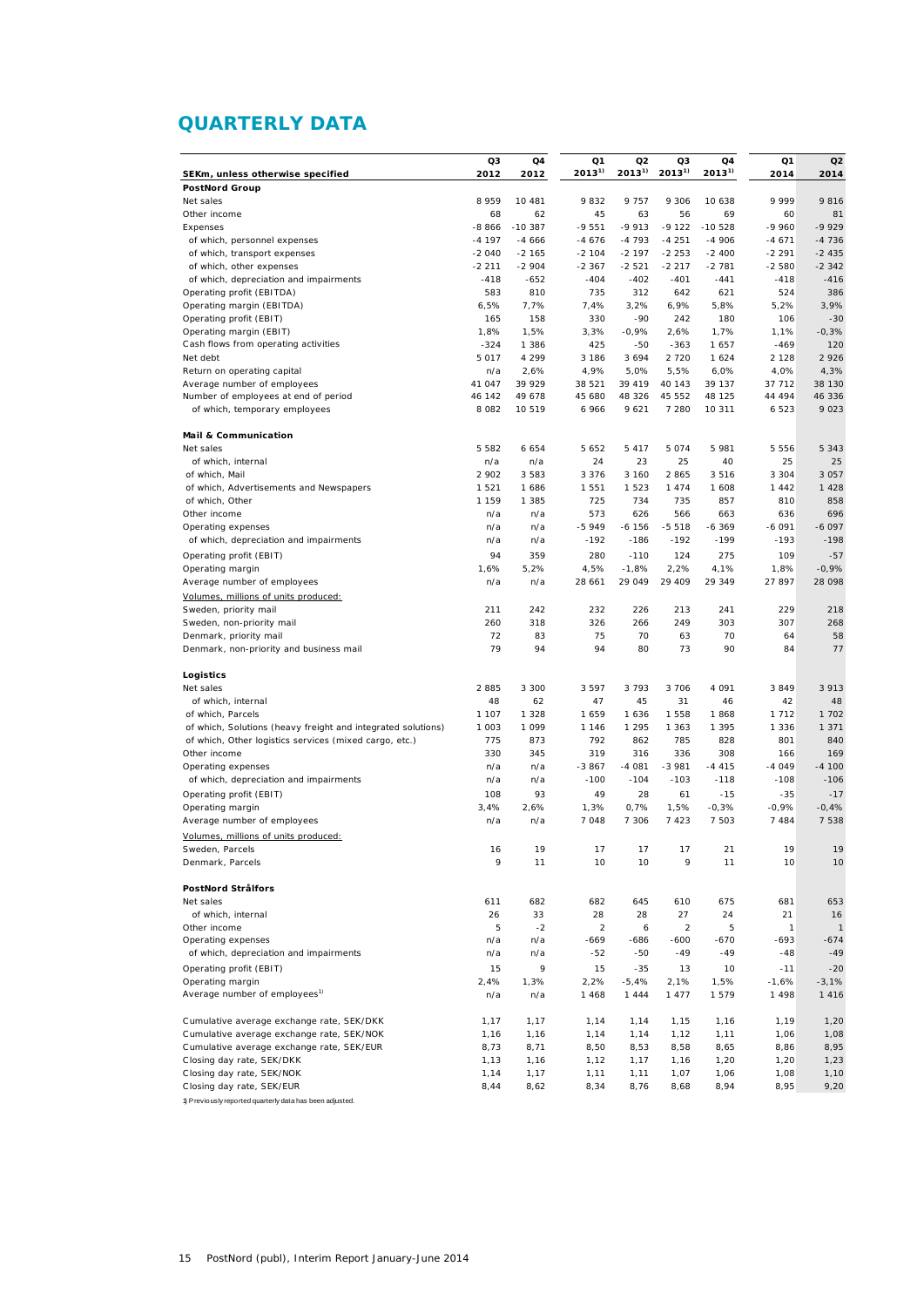### **PARENT COMPANY**

The parent company, PostNord AB, ran a very limited inter-company service operation and had only three employees as of June 30, 2014: the President/CEO, the Group CFO and the Head of Group Strategy.

### Parent Company income statement

|                                               |      |                         | Apr-Jun Apr-Jun | Jan-Jun Jan-Jun   |                   | Jan-Dec |
|-----------------------------------------------|------|-------------------------|-----------------|-------------------|-------------------|---------|
| <b>SEKm</b>                                   | Note | 2014                    | 2013            | 2014              | 2013              | 2013    |
|                                               | 1    |                         |                 |                   |                   |         |
| Other income                                  |      | $\overline{4}$          | 7               | 9                 | $12 \overline{ }$ | 24      |
| Income                                        |      | $\overline{\mathbf{4}}$ | 7               | 9                 | 12                | 24      |
| Personnel expenses                            |      | $-8$                    | $-4$            | $-16$             | $-12$             | $-24$   |
| Other expenses                                |      | $-2$                    | -5              | $-4$              | -8                | $-12$   |
| <b>Operating expenses</b>                     |      | $-10$                   | $-9$            | $-20$             | $-20$             | $-36$   |
| <b>OPERATING PROFIT</b>                       |      | -6                      | $-2$            | $-11$             | -8                | $-12$   |
| Income from participations in group companies |      |                         | 773             |                   | 773               | 773     |
| Write-down of shares in subsidiaries          |      |                         |                 |                   |                   | $-800$  |
| Interest income and similar income items      |      | 6                       | 9               | $12 \overline{ }$ | 18                | 40      |
| Interest expense and similar expense items    |      | $-62$                   | -21             | $-91$             | $-44$             | $-123$  |
| <b>Financial items</b>                        |      | -56                     | 761             | $-79$             | 747               | $-110$  |
| Profit after financial items                  |      | $-62$                   | 759             | $-90$             | 739               | $-122$  |
| Balance sheet appropriations                  |      |                         |                 |                   |                   | 92      |
| Profit before tax                             |      | $-62$                   | 759             | $-90$             | 739               | $-30$   |
| Tax                                           |      |                         |                 |                   |                   |         |
| <b>NET PROFIT</b>                             |      | $-62$                   | 759             | $-90$             | 739               | $-30$   |

### Parent Company comprehensive income statement

|                                                         |       | Apr-Jun Apr-Jun | Jan-Jun Jan-Jun |      | Jan-Dec |
|---------------------------------------------------------|-------|-----------------|-----------------|------|---------|
| <b>SEKm</b>                                             | 2014  | 2013            | 2014            | 2013 | 2013    |
| Net profit<br>Other comprehensive profit for the period | $-62$ | 759             | $-90$           | 739  | $-30$   |
| <b>COMPREHENSIVE PROFIT</b>                             | $-62$ | 759             | -90             | 739  | -30     |

### Parent Company balance sheet

|                                      | <b>Jun 30</b> | <b>Mar 31</b> | Dec 31 | <b>Jun 30</b> |
|--------------------------------------|---------------|---------------|--------|---------------|
| <b>SEKm</b><br><b>Note</b>           | 2014          | 2014          | 2013   | 2013          |
| 1                                    |               |               |        |               |
| <b>ASSETS</b>                        |               |               |        |               |
| <b>Financial assets</b>              | 11,685        | 11,685        | 11,684 | 12,482        |
| <b>Total fixed assets</b>            | 11,685        | 11,685        | 11,684 | 12,482        |
| Current receivables                  | 8,544         | 8,135         | 8,143  | 7,458         |
| <b>Total current assets</b>          | 8,544         | 8,135         | 8,143  | 7,458         |
| <b>TOTAL ASSETS</b>                  | 20,229        | 19,820        | 19,827 | 19,940        |
| <b>EQUITY AND LIABILITIES</b>        |               |               |        |               |
| Equity                               | 15,489        | 15,680        | 15,708 | 16,477        |
| Long-term liabilities                | 3,947         | 3,907         | 3,905  | 3,179         |
| Current liabilities                  | 793           | 233           | 214    | 284           |
| <b>TOTAL EQUITY AND LIABILITIES</b>  | 20,229        | 19,820        | 19,827 | 19,940        |
|                                      |               |               |        |               |
| <b>CONTINGENT LIABILITIES</b>        |               |               |        |               |
| Warranty, PRI                        | 140           | 140           | 140    | 136           |
| Guarantees on behalf of subsidiaries | 420           | 331           | 381    | 236           |
| Total                                | 560           | 471           | 521    | 372           |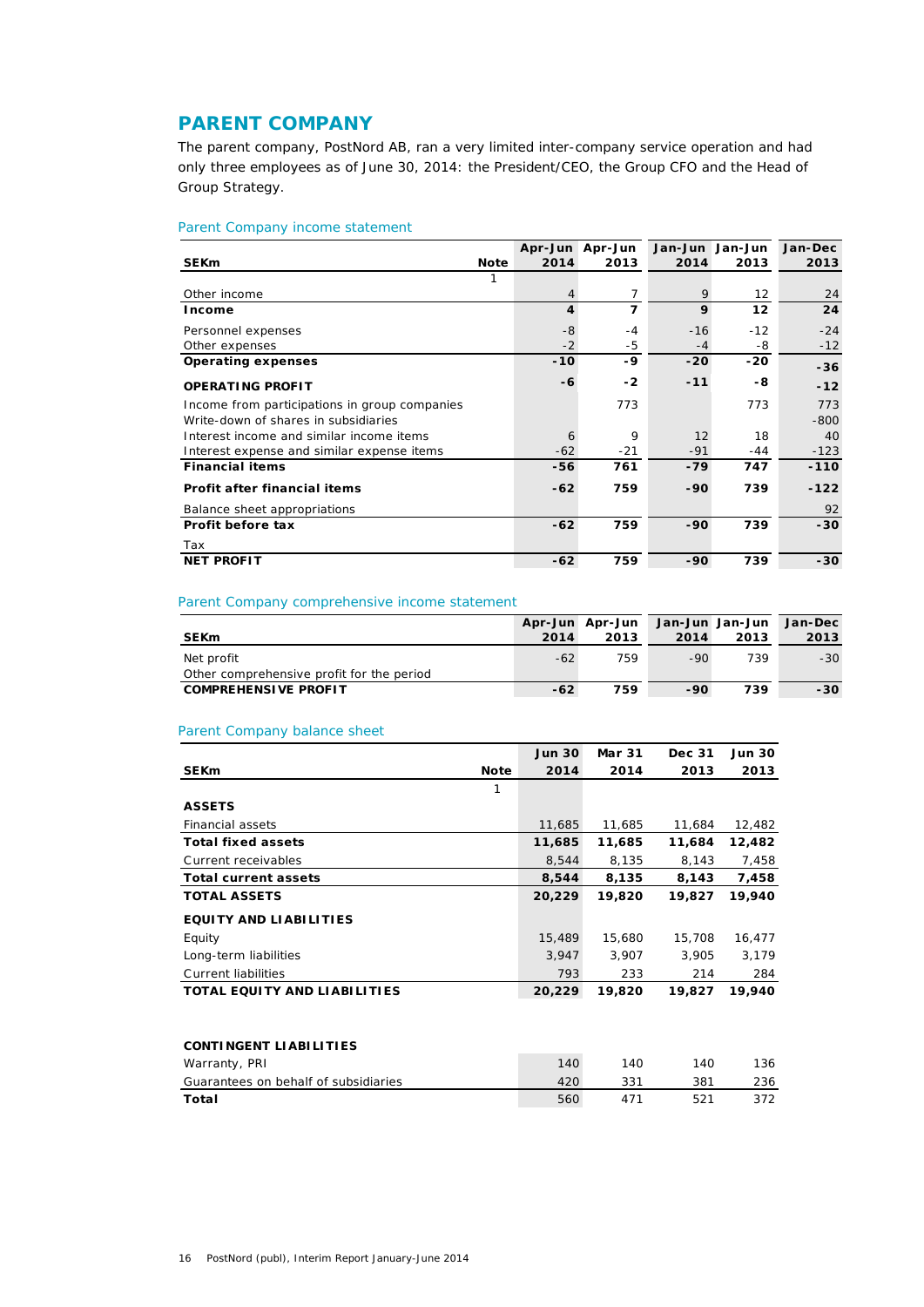### **NOTES TO FINANCIAL STATEMENTS**

### Note 1 Accounting principles

The consolidated financial statements were prepared in accordance with International Financial Reporting Standards (IFRS), issued by the International Accounting Standards Board (IASB), together with interpretation statements from the International Financial Reporting Interpretations Committee (IFRIC), to the extent that they have been approved by the European Commission for application within the European Union. In addition to IFRS, additional rules from the Swedish Annual Accounts Act and the Swedish Financial Reporting Board's RFR 1, Supplemental Financial Statements for Groups, were also applied. PostNord Group's interim report is prepared in accordance with IAS 34, Interim Financial Reporting, and with supplementary rules from the Annual Accounts Act. The same accounting principles and methods of calculation were used in this interim report as in the 2013 Annual Report, and changes in accounting principles were also applied.

The parent company applies the Annual Accounts Act and RFR 2, Accounting for Legal Entities; in effect, the same accounting principles as the Group. The differences between the parent company's and the Group's accounting principles result from the parent company's limitations in applying IFRS as a consequence of the Annual Accounts Act and the Act on Safeguarding of Pension Commitments, and are to some extent based on tax considerations. The same accounting principles and methods of calculation were used in this interim report as in the 2013 Annual Report, and changes in accounting principles were also applied.

#### *Changes in accounting principles*

Changes in accounting principles applicable as of January 1, 2014: IFRS 10-12 and IFRIC 21, Levies. These changes have not had any material effect. See PostNord's 2013 Annual Report, page 105, for additional information.

### Note 2 Segment reporting

PostNord's organization into business areas is based on the manner in which PostNord is governed and activities are reported to management. Market pricing applies to internal dealings between PostNord business areas. There is no latitude for making external purchases where the service in question is available internally. In PostNord's operational structure, though not in its legal structure, cost distribution of corporate shared service functions is at cost price with full allocation of costs.

Under the new matrix organization introduced on March 31, 2014, business activities are integrated within each market and the markets have overall responsibility for the entire product and service portfolio as well as sales in each country. Together with the developed brand structure, the new organization further clarifies PostNord for its customers as a Nordic logistics operator.

#### *Market segments (see Markets section)*

Market segments are divided into the following country organizations: PostNord Sweden, PostNord Denmark (incl. Germany), PostNord Norway & Finland, PostNord Strålfors and Other countries.

### *Business segments (see Business Areas section)*

*Business area Mail & Communication* provides distribution solutions in the communication market through its nationwide distribution networks in Sweden and Denmark. The business area offers physical and digital mail, direct mail and newspaper services, as well as facility management services.

*Business area Logistics* offers logistics services in the areas of parcels, express and messaging, consignment freight, mixed cargo, thermal, Air & Ocean and third-party logistics. Business area Logistics has a comprehensive offering and distribution network for businesses and individual customers in the Nordic market. Parcel services in Denmark were reported in business area Mail Denmark under the previous organizational structure, but are now reported in Logistics.

*PostNord Strålfors* operates in the area of information logistics. The company develops and offers communication solutions that create stronger, more personal customer relationships for companies that have large customer bases.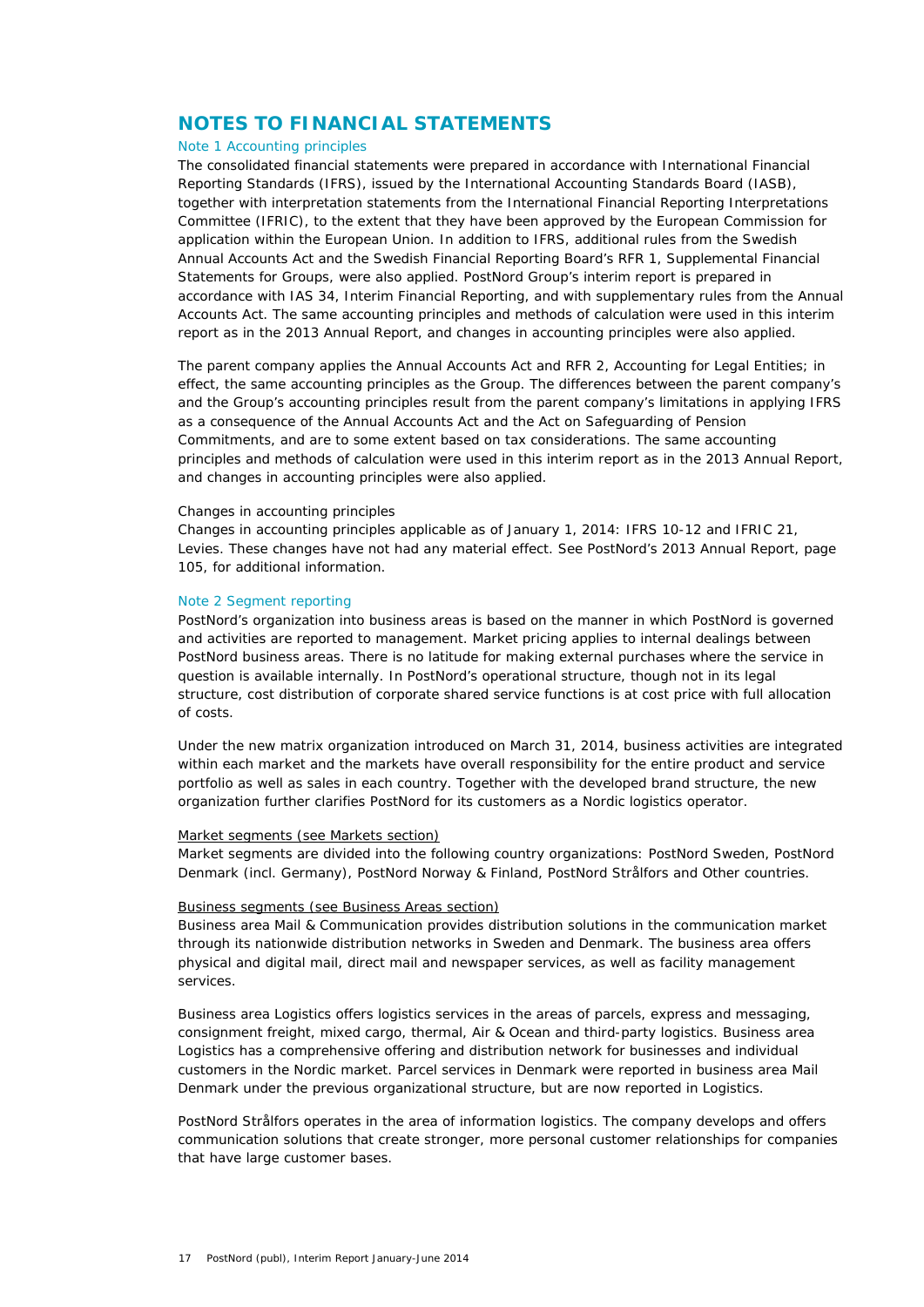#### *Other and Eliminations*

*Other* comprises shared services and corporate functions including the parent company and Group adjustments. The adjustments are IFRS adjustments regarding pensions in accordance with IAS 19, Employee Benefits, and finance leasing in accordance with IAS 17, Lease Agreements. From Other, service costs for shared services and corporate functions are allocated to the business areas. Cost allocations are taken up as income in Other under Other Income, Internal. Within the business areas, cost allocations are recognized in Other Expenses.

*Eliminations* comprise the elimination of internal transactions.

#### Note 3 Other provisions

|                                                                                      | Apr-Jun 2014          |        |                 | Apr-Jun 2013 |                      |                           |                       |                |                 |        |                             |                       |
|--------------------------------------------------------------------------------------|-----------------------|--------|-----------------|--------------|----------------------|---------------------------|-----------------------|----------------|-----------------|--------|-----------------------------|-----------------------|
| <b>SEKm</b>                                                                          | Beginning<br>balance  | Provi- | sions Reversals | tions        | Utiliza- Translation | Ending<br>effects balance | Beginning<br>balance  | Provi-         | sions Reversals | tions  | Utiliza- Translation Ending | effects balance       |
| <b>Restructuring activities</b>                                                      |                       |        |                 |              |                      |                           |                       |                |                 |        |                             |                       |
| Personnel reductions                                                                 | 835                   | 75     | $-32$           | $-125$       | 9                    | 762                       | 664                   | 176            | $-19$           | $-100$ | 14                          | 735                   |
| Other closure costs                                                                  | 41                    |        |                 | $-13$        | $-1$                 | 27                        | 28                    | 12             |                 | $-3$   |                             | 38                    |
| Total                                                                                | 876                   | 75     | $-32$           | $-138$       | 8                    | 789                       | 692                   | 188            | $-19$           | $-103$ | 15                          | 773                   |
| <b>Future conditional pension</b><br>commitments as per<br>"Transitional Provisions" |                       |        |                 |              |                      |                           |                       |                |                 |        |                             |                       |
| Commitments                                                                          | 760                   | 42     |                 |              |                      | 802                       | 793                   | 13             |                 |        |                             | 806                   |
| Special payroll tax                                                                  | 184                   | 11     |                 |              |                      | 195                       | 192                   |                |                 |        |                             | 196                   |
| Total                                                                                | 944                   | 53     |                 |              |                      | 997                       | 985                   | 17             |                 |        |                             | 1,002                 |
| Other<br>Job-related injuries<br>Pension adjustments in relation to                  | 42                    |        |                 |              |                      | 42                        | 42                    | 5              |                 | $-2$   |                             | 45                    |
| Danish State                                                                         | 25                    | 4      | 3               |              |                      | 33                        | 37                    | 10             |                 |        | $\overline{2}$              | 49                    |
| Provision, commemorative awards                                                      | 140                   | 5      |                 | $-4$         | 3                    | 144                       | 136                   | $\overline{4}$ |                 | $-3$   | 6                           | 143                   |
| Total                                                                                | 207                   | 9      | 3               | $-4$         | 4                    | 219                       | 215                   | 19             |                 | $-5$   | 8                           | 237                   |
| <b>Total provisions</b><br>Of which, current<br>Of which, long-term                  | 2,027<br>690<br>1,337 | 137    | $-29$           | $-142$       | 12                   | 2,005<br>635<br>1,370     | 1,892<br>321<br>1,571 | 224            | $-19$           | $-108$ | 23                          | 2,012<br>423<br>1,589 |

Other provisions totaled SEK 2,005m (2,012) as of June 30, 2014. During the quarter, restructuring provisions impacted earnings net of SEK 43m (SEK 75m in additional provisions and SEK -32m in reversals) and SEK 53m related to pension commitments. Provisions totaled SEK 108m. Total utilization of provisions against the previous period's expenses had a negative impact on cash flow of SEK -142m (-108) during the quarter.

#### Note 4 Restructuring costs

|                      | Q1     | O <sub>2</sub> | Q3            | Q4     | Q1     | O <sub>2</sub> |
|----------------------|--------|----------------|---------------|--------|--------|----------------|
| <b>SEKm</b>          | 2013   | 2013           | 2013          | 2013   | 2014   | 2014           |
| Mail & Communication | $-120$ | $-184$         | $-76$         | -96    | $-174$ | $-73$          |
| Logistics            |        | O              | -1            | $-20$  | $-48$  | $-5$           |
| PostNord Strålfors   | 0      | $-30$          | $\Omega$      | -6     | $-17$  | $\Omega$       |
| Other                | $-4$   | $-11$          | $\mathcal{P}$ | $-172$ | $-28$  | $-23$          |
| Total                | $-123$ | $-225$         | $-75$         | $-294$ | $-267$ | $-101$         |

#### Note 5 Acquisitions and divestments

| Effect of acquisitions and divestments on assets    | Jan-Jun 2014 <sup>1)</sup>      | <b>Jan-Dec 2013</b>                   |        |
|-----------------------------------------------------|---------------------------------|---------------------------------------|--------|
| and liabilities, SEKm                               | <b>Acquisitions Divestments</b> | <b>Total Acquisitions Divestments</b> | Total  |
| Goodwill                                            |                                 | 167                                   | 167    |
| Other intangible fixed assets                       |                                 | 30                                    | 30     |
| Other fixed assets                                  |                                 | 193                                   | 193    |
| <b>Total fixed assets</b>                           |                                 | 390                                   | 390    |
| Current assets                                      |                                 | 86                                    | 86     |
| <b>TOTAL ASSETS</b>                                 |                                 | 476                                   | 476    |
| <b>TOTAL LIABILITIES</b>                            |                                 | $-175$<br>$-1$                        | $-176$ |
| <b>NET ASSETS</b>                                   |                                 | 301<br>$-1$                           | 300    |
| Capital gain on divested businesses/group companies |                                 | $-1$                                  | $-1$   |
| Other items affecting cash flow                     |                                 | -54                                   | -54    |
| Purchase consideration paid/received                |                                 | $-301$                                | -301   |
| Cash and cash equivalents (acquired/divested)       |                                 | 19                                    | 19     |
| Net effect on cash and cash equivalents             |                                 | $-336$                                | $-336$ |

1) No acquisitions or divestments were made during the first six months of 2014.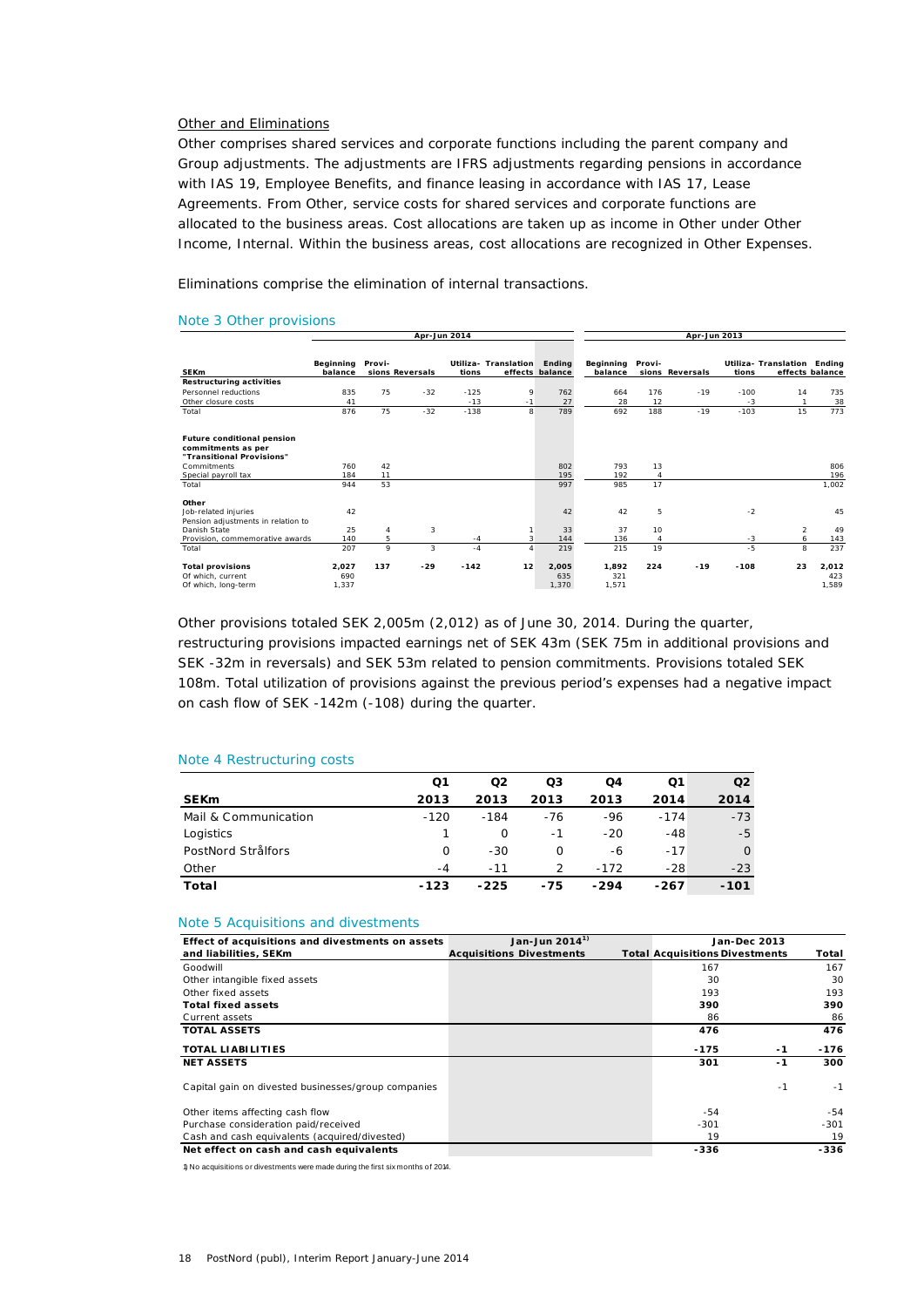#### Note 6 Financial instruments

|                                              | <b>Jun 30</b> | Sep30   | Dec 31  | Mar 31  | <b>Jun 30</b> |
|----------------------------------------------|---------------|---------|---------|---------|---------------|
| Financial assets and liabilities reported at | 2013          | 2013    | 2013    | 2014    | 2014          |
| fair value in the balance sheet, SEKm        | Level 2       | Level 2 | Level 2 | Level 2 | Level 2       |
| <b>Financial investments</b>                 |               |         |         |         |               |
| Endowment insurance policies                 | 143           | 145     | 145     | 144     | 148           |
| Other current receivables                    |               |         |         |         |               |
| Currency derivatives                         | 7             | 6       | 12      | 10      | 22            |
| <b>Terminal settlements</b>                  | 574           | 624     | 334     | 366     | 497           |
| Cash and cash equivalents                    |               |         |         |         |               |
| Commercial paper                             | 1.072         |         | 295     | 345     |               |
| <b>Total financial assets</b>                | 1,796         | 775     | 786     | 865     | 667           |
| <b>Other current liabilities</b>             |               |         |         |         |               |
| Currency derivatives                         | 11            | 7       | 8       | 15      | 19            |
| Interest swaps                               |               |         | 4       | 9       | 16            |
| <b>Terminal settlements</b>                  | 623           | 567     | 289     | 473     | 596           |
| <b>Total financial liabilities</b>           | 634           | 574     | 301     | 497     | 631           |

|                                               | <b>Jun 30</b> | Sep30 | Dec 31 | <b>Mar 31</b> | <b>Jun 30</b> |
|-----------------------------------------------|---------------|-------|--------|---------------|---------------|
| Net borrowings, SEKm                          | 2013          | 2013  | 2013   | 2014          | 2014          |
| Commercial paper                              | 249           | 200   | 200    | 201           | 200           |
| Real estate credit                            |               |       |        |               | 17            |
| MTN                                           |               |       |        |               | 540           |
| Credit institution financing                  |               | 32    | 62     | 31            | 24            |
| <b>Total current liabilities</b>              | 249           | 232   | 262    | 232           | 781           |
|                                               |               |       |        |               |               |
| Real estate credit                            | 1164          | 1153  | 1.189  | 1.189         | 1,206         |
| MTN                                           | 2937          | 2937  | 2,937  | 2,937         | 2,948         |
| Total long-term liabilities <sup>2)</sup>     | 4,101         | 4,090 | 4,126  | 4,126         | 4,154         |
| <b>Total financial liabilities</b>            | 4,350         | 4.322 | 4,388  | 4,358         | 4,935         |
|                                               |               |       |        |               |               |
| Investments with maturities up to 3 months    | 1072          |       | 295    | 345           |               |
| Cash and bank balances, excl. cash in hand    | 987           | 1139  | 1.521  | 550           | 985           |
| Cash and cash equivalents, excl. cash in hand | 2,059         | 1,139 | 1,816  | 895           | 985           |
| Net borrowings <sup>1)</sup>                  | 2,291         | 3.183 | 2.572  | 3.463         | 3,950         |

2) Excluding Leasing and endowment insurance policy 1) SEK 2,000m of unutilized credit facilities with 2017 maturity are not included in net borrowing and can be used for short- and long-term borrowing.

#### *Reporting and fair value valuation of financial instruments*

For all financial assets and liabilities, reported value is considered to constitute a fair approximation of fair value with the exception of the group's long-term interest-bearing liabilities. Fair value of long-term interest-bearing liabilities totaled SEK 5,043m (4,635) as of June 30, 2014, while the reported value at the same date totaled SEK 4,935m (4,593).

All financial assets and liabilities reported at fair value in the balance sheet are Level 2; see also PostNord's Annual Report, Note 29, Financial Risk Management and Financial Instruments.

#### Note 7 Investment commitments

As of June 30, 2014 PostNord Group had contracted to acquire tangible fixed assets for a total of SEK 573m (621), related primarily to sorting equipment and vehicles. Investment commitments of SEK 321m (421) were made in conjunction with Mail & C ommunication's new terminal structure in Sweden, and SEK 219m was related to the replacement of equipment in the business area's terminals. It is expected that most commitments will be settled in late 2014-early 2015.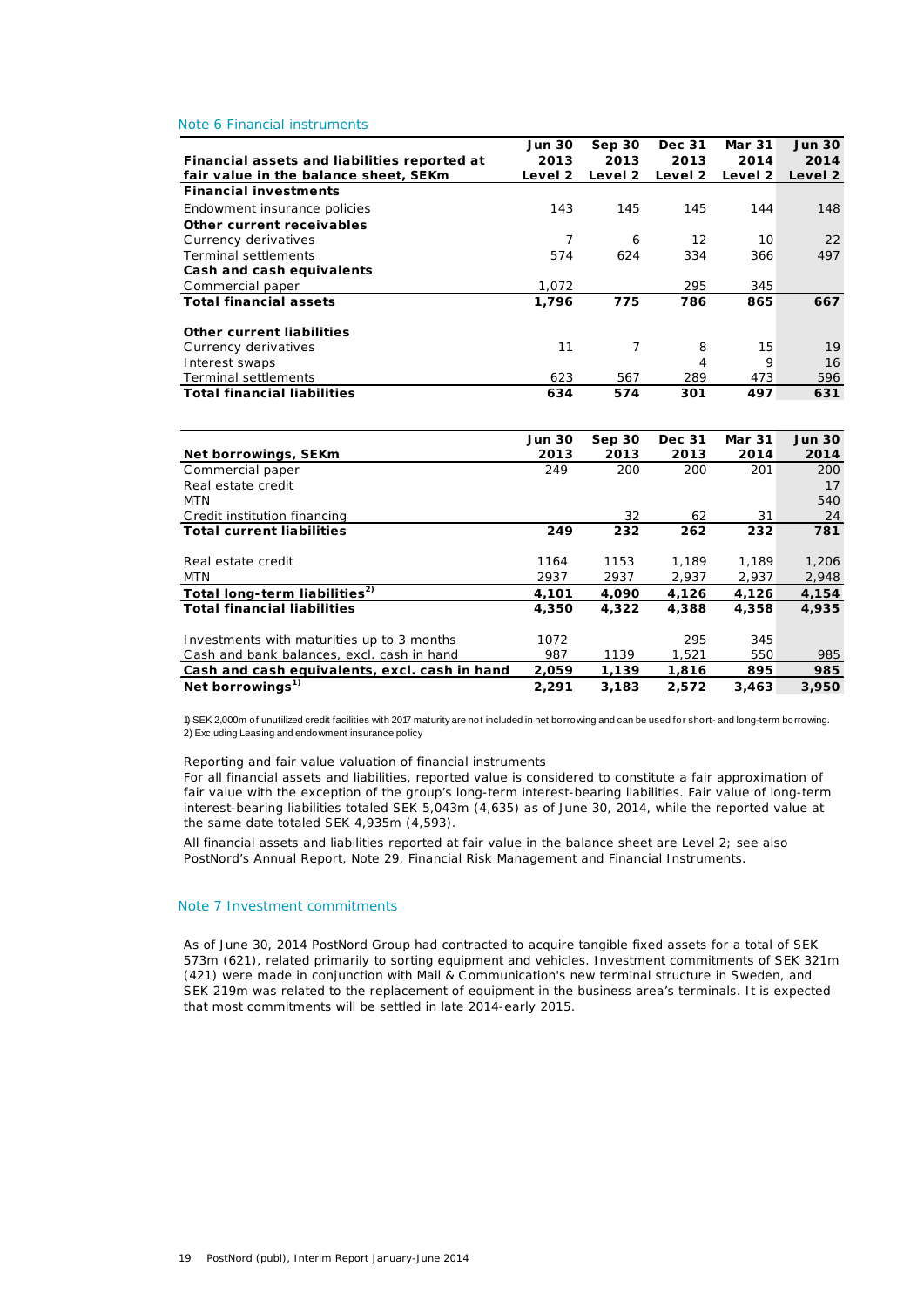### Note 8 Definitions

| ADM (addressed direct mail)                             | Direct mail personally addressed to an individual. ADM is sent with a<br>personal message when companies want to build relationships with<br>existing customers and identify new customers.                                                                                                                              |
|---------------------------------------------------------|--------------------------------------------------------------------------------------------------------------------------------------------------------------------------------------------------------------------------------------------------------------------------------------------------------------------------|
| Average number of employees                             | The total number of paid employee hours divided by the standard<br>number of hours for a full-time employee during the cumulative period<br>from the beginning of the year.                                                                                                                                              |
| C-mail                                                  | In Denmark, mail with special posting conditions processed in a<br>production flow for distribution within two to four days after mailing.                                                                                                                                                                               |
| Corporate Image                                         | Based on a survey in which individuals in Denmark and Sweden<br>respond to questions on their perceptions of Post Danmark and Posten,<br>respectively. Results are reported in an index covering three key<br>dimensions: overall opinion, emotional appeal and rational appeal.                                         |
| Customer value index                                    | Based on PostNord's measuring tool used to continuously monitor<br>customer satisfaction and customers' perceptions of the business.                                                                                                                                                                                     |
| Earnings per share                                      | Share of net earnings attributable to parent company shareholders<br>divided by the average number of shares outstanding.                                                                                                                                                                                                |
| <b>EBITDA</b>                                           | Earnings before interest, taxes, depreciations and impairments.                                                                                                                                                                                                                                                          |
| <b>Employee satisfaction index</b><br>(MIX)             | Part of the Group's employee survey. Results show level of employee<br>commitment.                                                                                                                                                                                                                                       |
| <b>Financial preparedness</b>                           | Cash and cash equivalents and unutilized committed credit line.                                                                                                                                                                                                                                                          |
| Leadership index (LIX)                                  | Part of the Group's employee survey. Results show employees'<br>perceptions of immediate supervisors' leadership.                                                                                                                                                                                                        |
| Net debt<br>(new definition as of 2014)                 | Interest-bearing debt (including pension provisions) less cash and cash<br>equivalents, financial receivables and current interest-bearing<br>receivables. (Non-financial receivables and current interest-bearing<br>receivables were not previously included.)                                                         |
| Net debt/EBITDA                                         | Net debt divided by EBITDA (rolling 12-month).                                                                                                                                                                                                                                                                           |
| Net debt ratio                                          | Net debt divided by equity.                                                                                                                                                                                                                                                                                              |
| Non-priority mail                                       | Mail processed in a production flow for distribution within three<br>business days after mailing.                                                                                                                                                                                                                        |
| <b>Operating capital</b><br>(new definition as of 2014) | Non-interest-bearing assets less non-interest-bearing liabilities. (Tax-<br>and pension-related items were not previously included in calculation.)                                                                                                                                                                      |
| Operating margin                                        | Operating earnings as a percentage of income (net sales and other<br>income). The calculation of operating margin by business area includes<br>sales to other business operations and to parent company functions.                                                                                                       |
| Priority mail                                           | Mail processed in a production flow for delivery on the first business<br>day after mailing.                                                                                                                                                                                                                             |
| Return on equity (ROE)                                  | Net profit for the 12 months to the end of the period divided by<br>average equity for the 12 months to the end of the period.                                                                                                                                                                                           |
| Return on operating capital                             | Operating profit for the 12 months to the end of the period divided by<br>average operating capital for the 12 months to the end of the period.                                                                                                                                                                          |
| UDM (unaddressed direct mail)                           | Direct mail sent without personal address by companies that, for<br>instance, do not have their own client register or wish to reach a new<br>target Group. Through UDM, the customer has the option of reaching<br>out widely to all national households or businesses or targeting<br>mailings to a specific audience. |